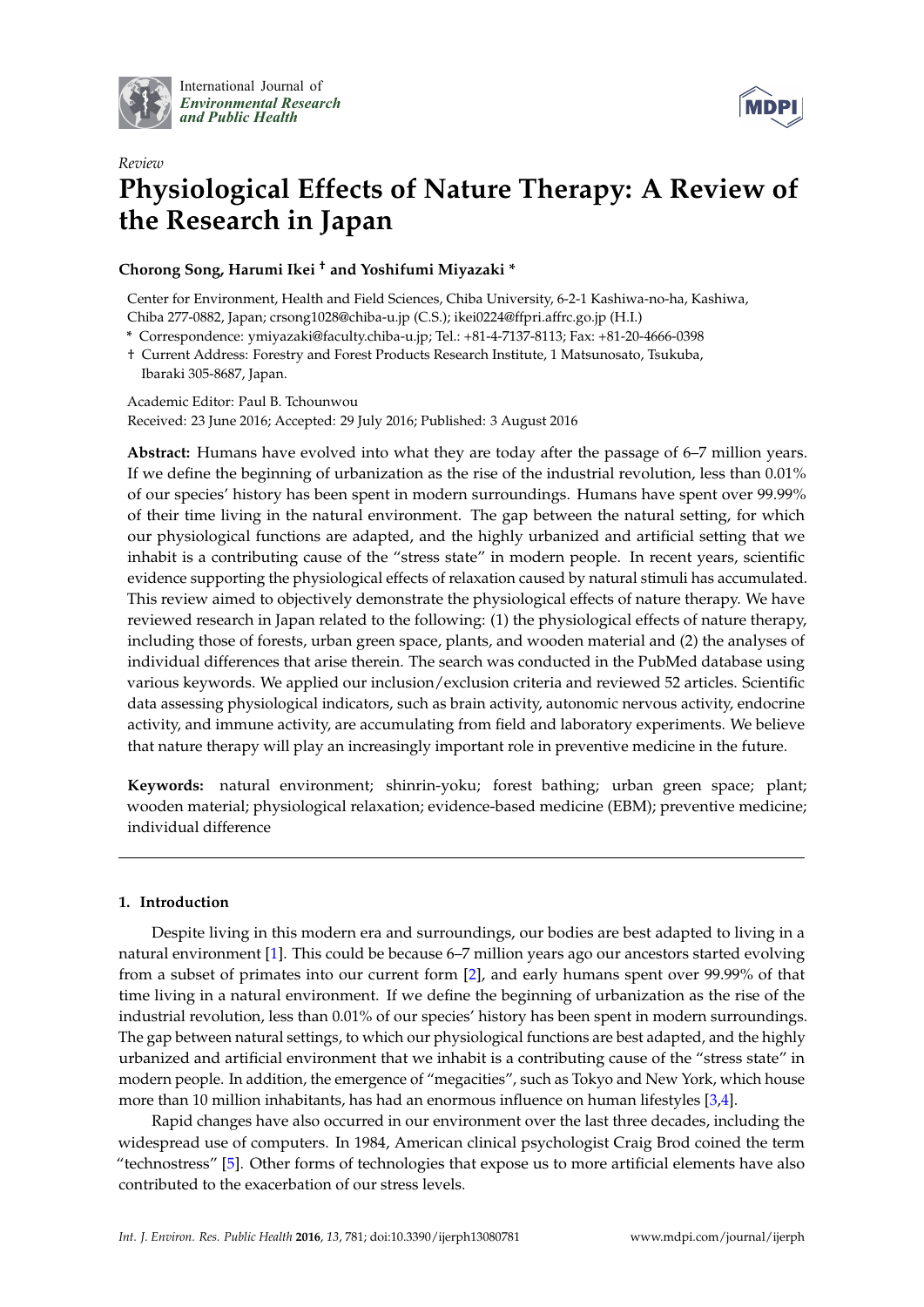As a result of these stressful situations, nature therapy, a health-promotion method that uses medically proven effects, such as relaxation by exposure to natural stimuli from forests, urban green spaces, plants, and natural wooden materials, is receiving increasing attention. It is empirically known that exposure to stimuli from natural sources induces a state of hyperawareness and hyperactivity of the parasympathetic nervous system that renders a person in a state of relaxation. This state becomes progressively recognized as the normal state that a person should be in and feel comfortable. Many conventional studies [\[6](#page-13-5)[–11\]](#page-13-6) have pointed out the benefits of nature therapy, but there is a lack of data that can shed light on these benefits on the body using evidence-based medicine (EBM), which is conventionally focused on physiological indications such as brain activity, autonomic nervous system activity, endocrine activity, and immune activity. Recently, the submission of scientific data on the basis of EBM was socially requested. In this review, we introduce the current situation on data accumulation. data accumulation.

Nature therapy is defined as "a set of practices aimed at achieving 'preventive medical effects' Nature therapy is defined as "a set of practices aimed at achieving 'preventive medical effects'<br>through exposure to natural stimuli that render a state of physiological relaxation and boost the weakened immune functions to prevent diseases" [\[12\]](#page-13-7). Unlike "specific effects" that are typically weakened immune functions to prevent diseases" [12]. Unlike "specific effects" that are typically anticipated from pharmacological treatments, nature therapy seeks to improve immune functions, anticipated from pharmacological treatments, nature therapy seeks to improve immune functions, prevent illnesses, and maintain and promote health through exposure to nature, with the consequent prevent illnesses, and maintain and promote health through exposure to nature, with the consequent attainment of a state of relaxation (Figure 1) [\[12,](#page-13-7)[13\]](#page-13-8). attainment of a state of relaxation (Figur[e 1](#page-1-0)) [12,13].

<span id="page-1-0"></span>

**Figure 1.** Concept of nature therapy [12]. **Figure 1.** Concept of nature therapy [\[12\]](#page-13-7).

In 1990, the first investigation on the physiological effects of being in a forest environment was In 1990, the first investigation on the physiological effects of being in a forest environment was performed in Japan [\[14](#page-13-9)[–16](#page-13-10)], and active research has been conducted since. Therefore, this review performed in Japan [14–16], and active research has been conducted since. Therefore, this review aims to summarize research in Japan with regard to the following points: (1) activities in the central aims to summarize research in Japan with regard to the following points: (1) activities in the central nervous system, autonomic nervous system, endocrine system, and immune system as functions of nervous system, autonomic nervous system, endocrine system, and immune system as functions of physiological relaxation as well as the immunity recovery effects of forest, urban green space, plants, physiological relaxation as well as the immunity recovery effects of forest, urban green space, plants, and wooden material therapies along with (2) the analyses of individual differences that arise therein. and wooden material therapies along with (2) the analyses of individual differences that arise therein.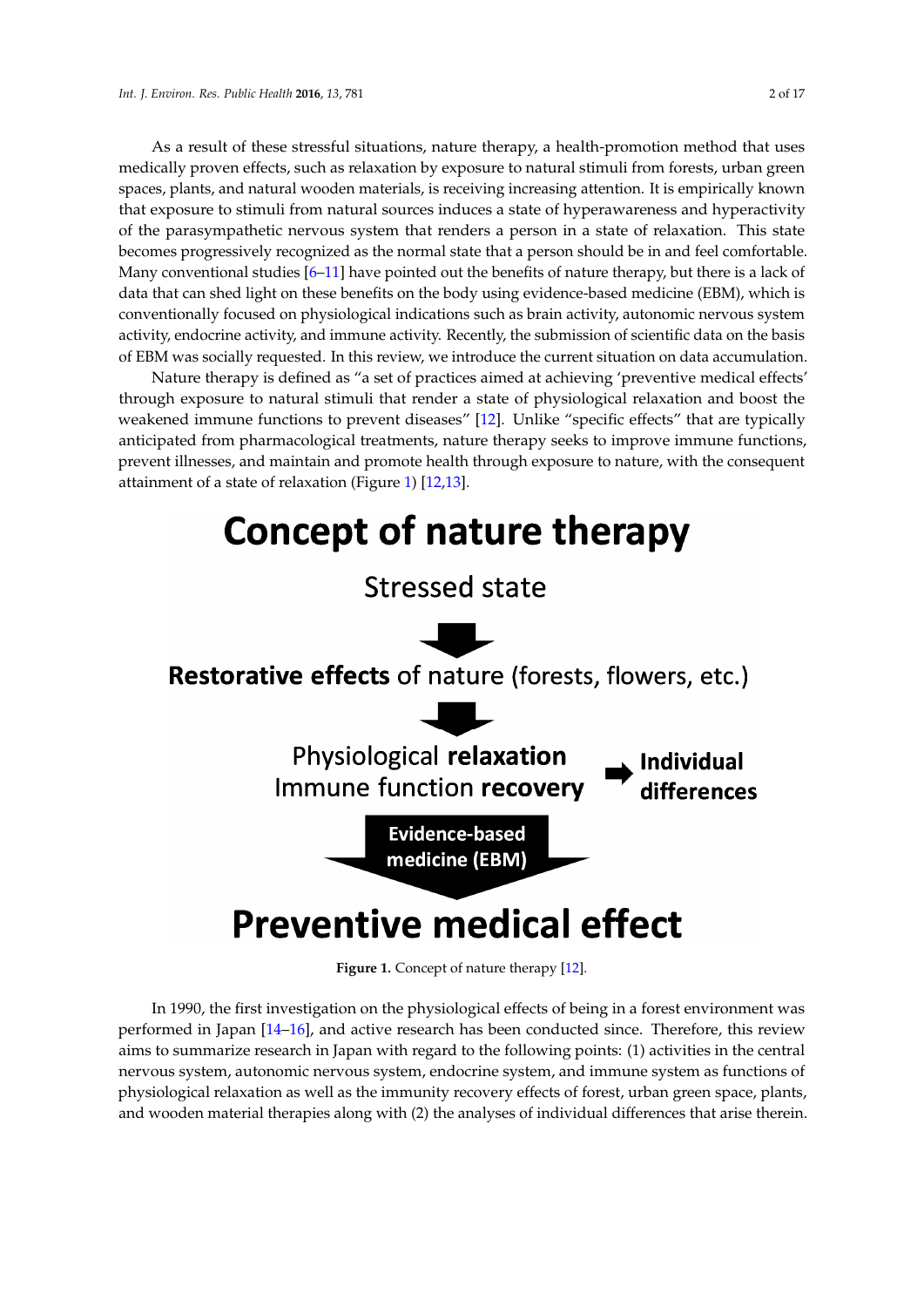#### **2. Methods**

A scientific review of the accessible literature published over the last 20 years was conducted. Inclusion criteria for studies in this review were (1) studies conducted in Japan; (2) publication in the English language; and (3) publication from January 1996 to June 2016. Exclusion criteria for studies in this review were (1) review articles and (2) articles with only an abstract available. The search for relevant papers was conducted in the PubMed database with the keywords: "forest therapy", "forest bathing", "shinrin-yoku", "urban park", "urban green space", "plant therapy", "aroma therapy", "horticultural therapy", "foliage plants", "fresh flowers", "natural wooden material", "Hinoki cypress", "Japanese cypress", "Japanese cedar", and "physiological relaxation". One thousand three-hundred and eight references were identified from this search. In addition, other publications cited in the collected papers were examined and added to the relevant literature. We applied our inclusion/exclusion criteria and retained 52 articles for our review.

Moreover, research related to the stimulation effects from nature in Japan includes forest, urban green space, plants (flowers and foliage plants), and wooden material effects, which we included in our study. The definition of each therapy (forest therapy, urban green space therapy, plant therapy, and wooden material therapy) indicates the therapeutic effect brought about by each of the stimulus.

#### **3. Physiological Effects of Nature Therapy**

#### *3.1. Forest Therapy*

In recent years, there has been considerable and increasing attention in using the forest environment as a place for recreation and health promotion. This approach is called "Shinrin-yoku" in Japan and means "taking in the forest atmosphere through all of our senses" [\[14\]](#page-13-9). It suggests "forest bathing", which is a health promotion method that uses proven effects of a forest environment, such as relaxation, that can improve the health of the body and mind. In accordance with the accumulation of data, the idea of "forest therapy" has been proposed. Evidence-based "forest bathing (shinrin-yoku)" seeks preventive medical effects to improve weakened immune functions and prevent diseases by achieving a state of physiological relaxation through exposure to forest-origin stimuli.

In 1990, a preliminary study aimed to investigate the physiological effect of "Shinrin-yoku" using salivary cortisol levels, a marker of stress hormone [\[14](#page-13-9)[–16\]](#page-13-10). Although the sample size was small, the result indicated that spending time in a forest environment can reduce stress state [\[16\]](#page-13-10). From 2005 to 2015, a physiological experiment was conducted over a one-week period on 744 participants in 62 forests located all over Japan. There are many reports related to this experiment describing indicators such as salivary cortisol levels [\[17](#page-13-11)[–24\]](#page-14-0), heart rate variability(HRV)-related sympathetic [\[22–](#page-13-12)[27\]](#page-14-1) and parasympathetic nervous activity [\[20](#page-13-13)[–27\]](#page-14-1), blood pressure [\[19,](#page-13-14)[21–](#page-13-15)[23,](#page-13-16)[27\]](#page-14-1), and pulse rate [\[19–](#page-13-14)[24](#page-14-0)[,27\]](#page-14-1) to demonstrate the effects of relaxation.

In one particular study, the results on 280 participants (average age: 21.7 years) in 24 locations were reported [\[22\]](#page-13-12). The forest therapy experiment was conducted in forests representing the environmental characteristics of each region. The control experiment was conducted in an urban setting, such as stations and urban centers in large cities of the respective prefectures, following the same experimental schedule. The participants were 12 male university students who were residents of each region included in this experiment. The participants were divided into two groups of six persons each. On the first day, one group visited in the forest environment, whereas the other group visited in the urban environment; on the second day, the groups were switched. Upon arrival at the given site, the participants sat in chairs viewing the landscapes of their assigned areas. They also walked around their assigned areas. These activities were performed for about 15 min. Salivary cortisol levels, systolic and diastolic blood pressure, pulse rate, and HRV were measured. Saliva was collected utilizing a saliva collection tube, and cortisol was analyzed after storage in refrigerated and frozen environments (SRL Inc., Tokyo, Japan). Pulse rate and blood pressure were measured from the upper right arm using a digital sphygmomanometer based on the oscillometric method (HEM-1000, Omron, Tokyo, Japan). HRV was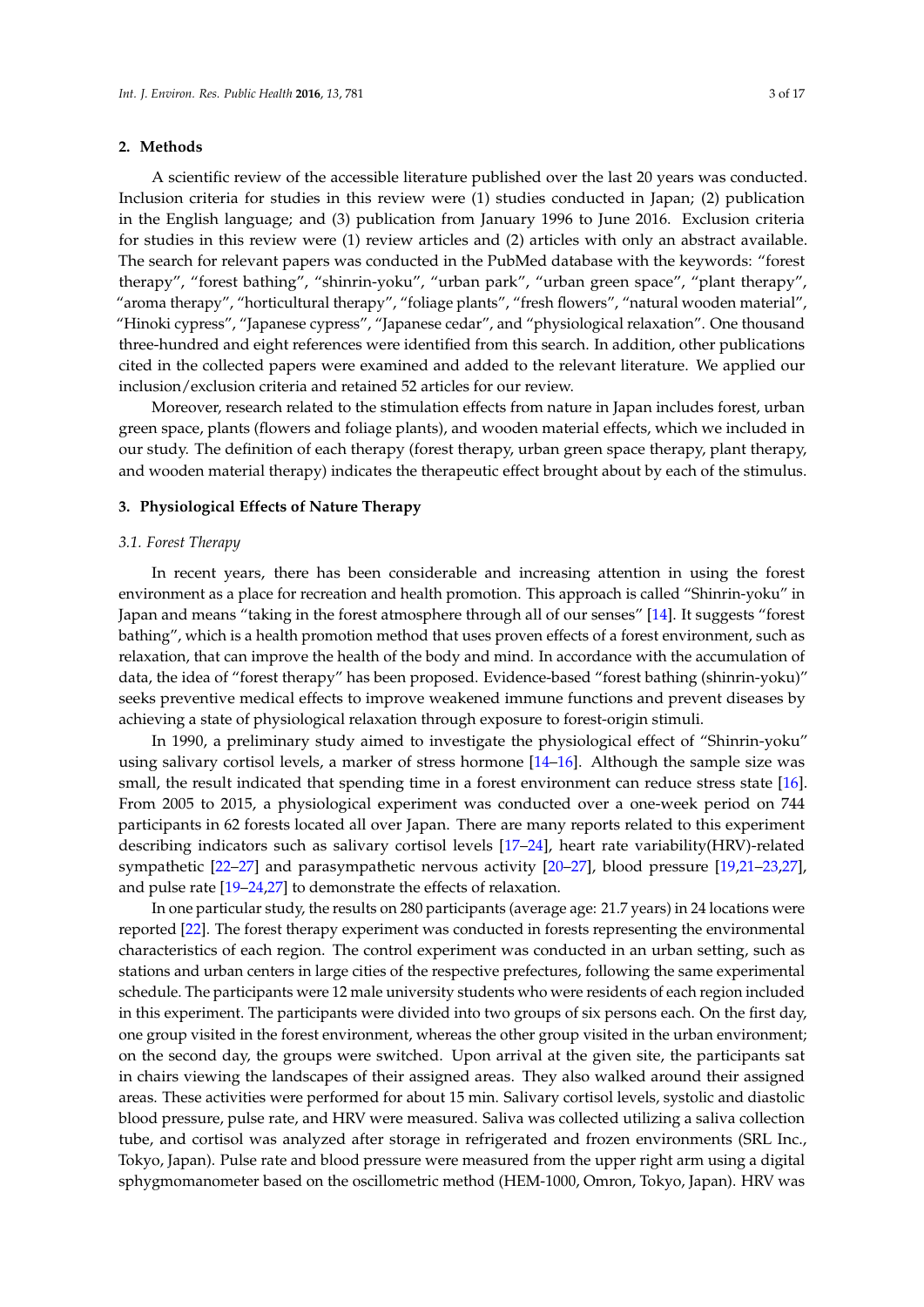analyzed using the maximum entropy method (MemCalc/Win, GMS, Tokyo, Japan) after measuring the R-R interval (Activtracer AC-301A, GMS, Tokyo, Japan), setting the low-frequency component (LF) at 0.04–0.15 Hz and the high-frequency component (HF) at 0.15–0.40 Hz. The results indicated that the salivary cortisol level of participants was 13.4% lower after viewing the forest area compared to after viewing the urban area. The pulse rate and systolic and diastolic blood pressures were lower by 6.0%, 1.7%, and 1.6%, respectively. HF, which is known to reflect parasympathetic nervous activity, increased by 56.1% during forest therapy, and the LF/HF ratio, which is known to reflect sympathetic nervous activity, decreased by 18.0%. For the walking experiment, salivary cortisol levels were 15.8% lower after walking in the forest area compared to walking in the urban area. The pulse rate and systolic and diastolic blood pressures were lower by 3.9%, 1.9%, and 2.1%, respectively. HF increased by 102.0% and the LF/HF ratio decreased by 19.4%. The results after walking were very similar to those obtained in the seated position.

Based on these results, it can be concluded that forest therapy had the following effects: (1) it decreased the levels of salivary cortisol, a typical stress hormone; (2) it decreased the pulse rate; (3) it decreased the systolic and diastolic blood pressures; (4) it increased HF; and (5) it decreased the LF/HF ratio. These findings show that viewing or walking around a forest environment for a 15 min session of forest therapy induces a state of physiological relaxation. The results were almost identical to those of an experiment conducted on 420 participants in 35 locations [\[23\]](#page-13-16).

In 2007, prefrontal cortex activity was measured using near-infrared time-resolved spectroscopy (TRS) [\[18\]](#page-13-17). Absolute hemoglobin concentrations in the prefrontal cortex were measured (TRS-l0; Hamamatsu Photonics K.K., Hamamatsu, Japan). The total hemoglobin concentration was lower after walking in a forest area than in a city area.

In contrast to most previous studies that experimented on healthy participants in their 20s, a study evaluated the effects of a 17 min forest walk on hypertensive middle-aged participants using HRV and heart rate as indicators [\[28\]](#page-14-2). Twenty hypertensive males (average age: 58.0 years; systolic blood pressure: 151.2 mmHg; diastolic blood pressure: 90.7 mmHg) participated. They walked in a coniferous forest that included many Japanese cypress trees (Akasawa natural recreation forest) and a corresponding urban area. The results showed that walking through the forest decreased heart rate and increased ln(HF) in comparison with walking in the urban area.

Next, nine hypertensive males (average age: 56.0 years) were studied to demonstrate the effects of a forest therapy program starting at 10:30 and ending at 15:05 [\[29\]](#page-14-3). Participants walked around their assigned area and then sat down and lay on their backs in the forest on waterproof sheets laid on the ground. This experiment was also conducted in a forest in Akasawa natural recreation forest, and physiological measurements were taken between 15:14 and 15:35. The measurements were taken at the same time on the day prior as a control to compare the experimental results with measures taken on a normal day. The comparison showed that forest therapy decreased the systolic blood pressure to 123.9 mmHg from the control value of 140.1 mmHg, and it decreased the diastolic blood pressure to 76.6 mmHg from the control value of 84.4 mmHg. Moreover, reductions in urine adrenaline and serum cortisol levels were also noted. These observations evidenced the physiological relaxation effects of a forest therapy program lasting a few hours on hypertensive male participants.

Furthermore, 17 middle-aged females (average age: 62.2 years) participated in a study with the same experimental design and locations the following year [\[30\]](#page-14-4). Similar results were obtained. Forest therapy elicited a decrease in pulse rate and salivary cortisol levels. There were substantial physiological benefits of forest therapy in middle-aged females.

Studies about patients with non-insulin-dependent diabetes also have been performed [\[31\]](#page-14-5). A total of 87 non-insulin-dependent diabetic patients (29 male and 58 female; average age: 61 years) walked in the forest nine times over a period of six years. Blood glucose levels of patients decreased after forest walking on all nine occasions. The mean blood glucose level showed a reduction from 179 mg  $\times$  100 mL $^{-1}$  to 108 mg  $\times$  100 mL $^{-1}$  after walking in the forest. This indicates that forest therapy has beneficial effects on blood glucose levels.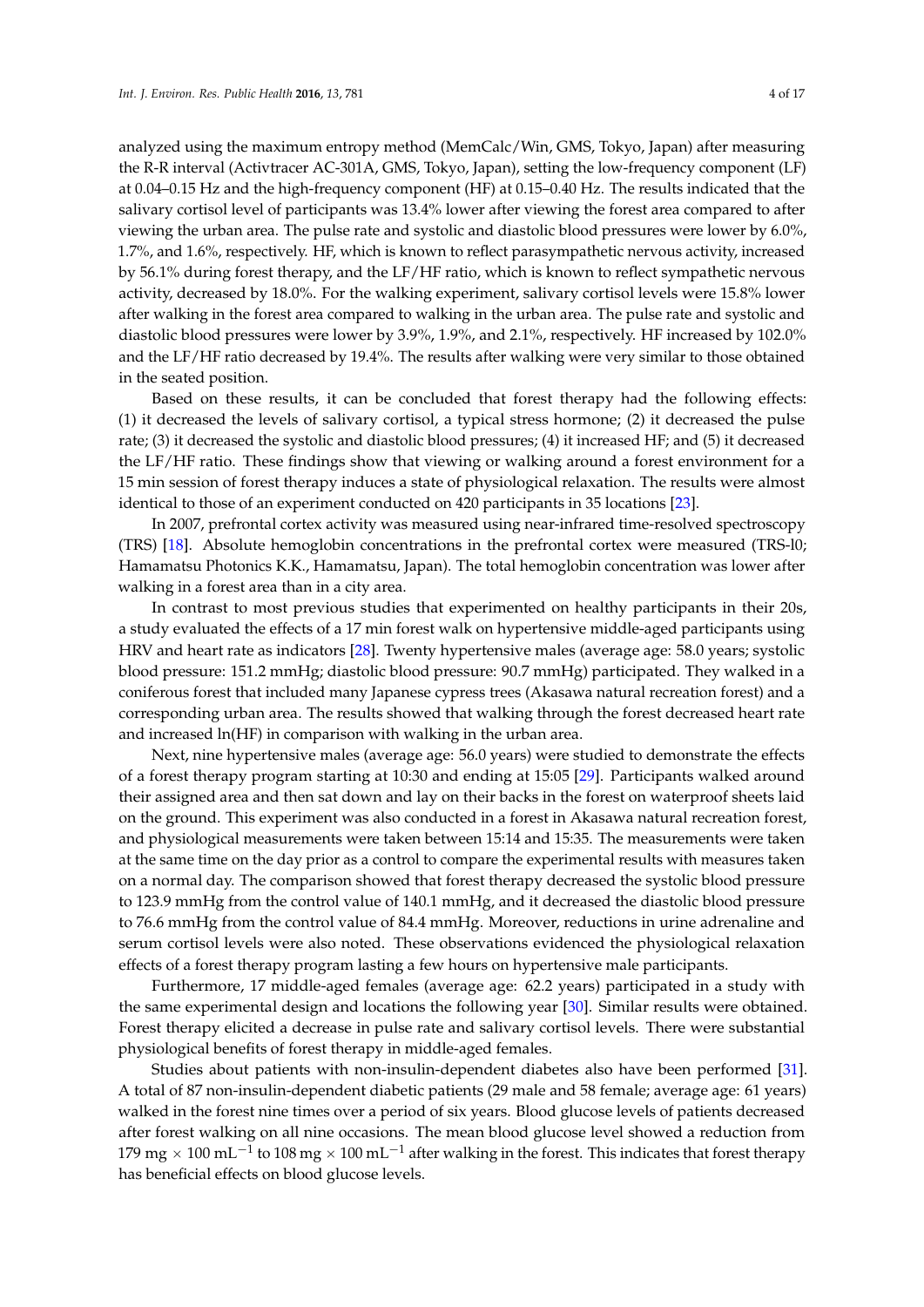Three studies by Li et al. [\[32](#page-14-6)[–34\]](#page-14-7) demonstrated a boosting effect of forest therapy on weakened immune functions. Twelve male company employees aged between 37 and 55 years with weakened immune function were studied to observe the effects on natural killer (NK) cell activity. The forest therapy lasted two nights and three days [\[32\]](#page-14-6). The initial NK-cell activity value was measured at 8 a.m. upon arriving at the work environment three days before participation in the forest therapy. The participants traveled to the forest in the morning of Day 1 and took a walk in the forest for approximately 2 h in the afternoon, over a distance of 2.5 km. Blood samples were drawn at 8 a.m. on Day 2 as data for Day 1. The participants took a 2 h, 2.5 km walk in the morning and afternoon of Day 2. Again, blood samples were collected at 8 a.m. on Day 3 as data for Day 2. After the forest therapy, NK-cell activity had increased by 1.25 times on Day 1 and by 1.5 times on Day 2. Thus, this finding confirmed the immunity-boosting effects of forest therapy on NK cell activity. Another experiment with a similar design was conducted in the following year on male employees with weakened NK cell activity, and the results showed almost identical effects [\[33\]](#page-14-8). A similar two-night, three-day forest therapy experiment conducted on female nurses aged between 25 and 43 years also showed improvements in weakened NK cell activity, thereby demonstrating the similar effectiveness of this therapy in male and female participants [\[34\]](#page-14-7).

Li et al. also studied the long-term effects of forest therapy [\[33](#page-14-8)[,34\]](#page-14-7). Measures were taken at one week and one month after the male and female participants of the abovementioned experiments returned to work. High NK cell activity levels were maintained in both male and female groups at one week, and they were found to be maintained in the male group at one month.

To eliminate the effect of environmental change as a possible confounding factor, participants had a vacation of the same length of time to an urban area to test the effects of simple environmental change on NK cell activity [\[33\]](#page-14-8). The participants were males who underwent forest therapy, and the program involving the same hours and distance of walking as in the forest therapy group was replicated. The results of this experiment showed no improvement in weakened NK cell activity during the stay in the urban setting on Days 1 or 2.

From the above, the following effects of forest therapy were determined: (1) it improves weakened NK cell activity in male participants; (2) it shows the same effects in female participants; (3) these effects last in male group for a month; and (4) none of these improvements are observed in a population exposed to an urban setting.

In addition, several indoor studies focused on forest-derived olfactory stimuli exist. Hinoki cypress (*Chamaecyparis obtusa*), a coniferous tree, is a common and familiar tree in Japan. The effects of indoor exposure to Hinoki cypress wood oils on NK cell activity were examined [\[35\]](#page-14-9). The participants were 12 male instructors aged between 37 and 60 years who worked at a university. The experiment consisted of a three-night four-day stay in a metropolitan Tokyo hotel. The results showed that NK cell activity was increased and immune functions had improved. Therefore, olfactory stimulation brought about improvements in immune functions.

To investigate the effects of its leaf oil on brain activity and autonomic nervous activity, the experiment was conducted in an artificial climate chamber with the temperature, humidity, and illuminance set at 25  $\degree$ C, 50%, and 230 lx, respectively [\[36\]](#page-14-10). A total of 13 female university students (average age: 21.5 years) were exposed to Hinoki cypress leaf oils, whereas a control group was not exposed to any odors (air). The odor was administered for 90 s, while participants sat with their eyes closed. Olfactory stimulation by Hinoki cypress leaf oil induced a reduction in oxyhemoglobin concentrations in the prefrontal cortex and increased parasympathetic nervous activity. Therefore, olfactory stimulation by Hinoki cypress leaf oil can induce physiological relaxation.

#### *3.2. Urban Green Space Therapy*

The effects of urban green space are now attracting attention as another source of nature in an accessible form. Recent demographic studies have found a positive association between exposure to urban green space and the perceived general health of residents [\[37\]](#page-14-11). Living in areas with accessible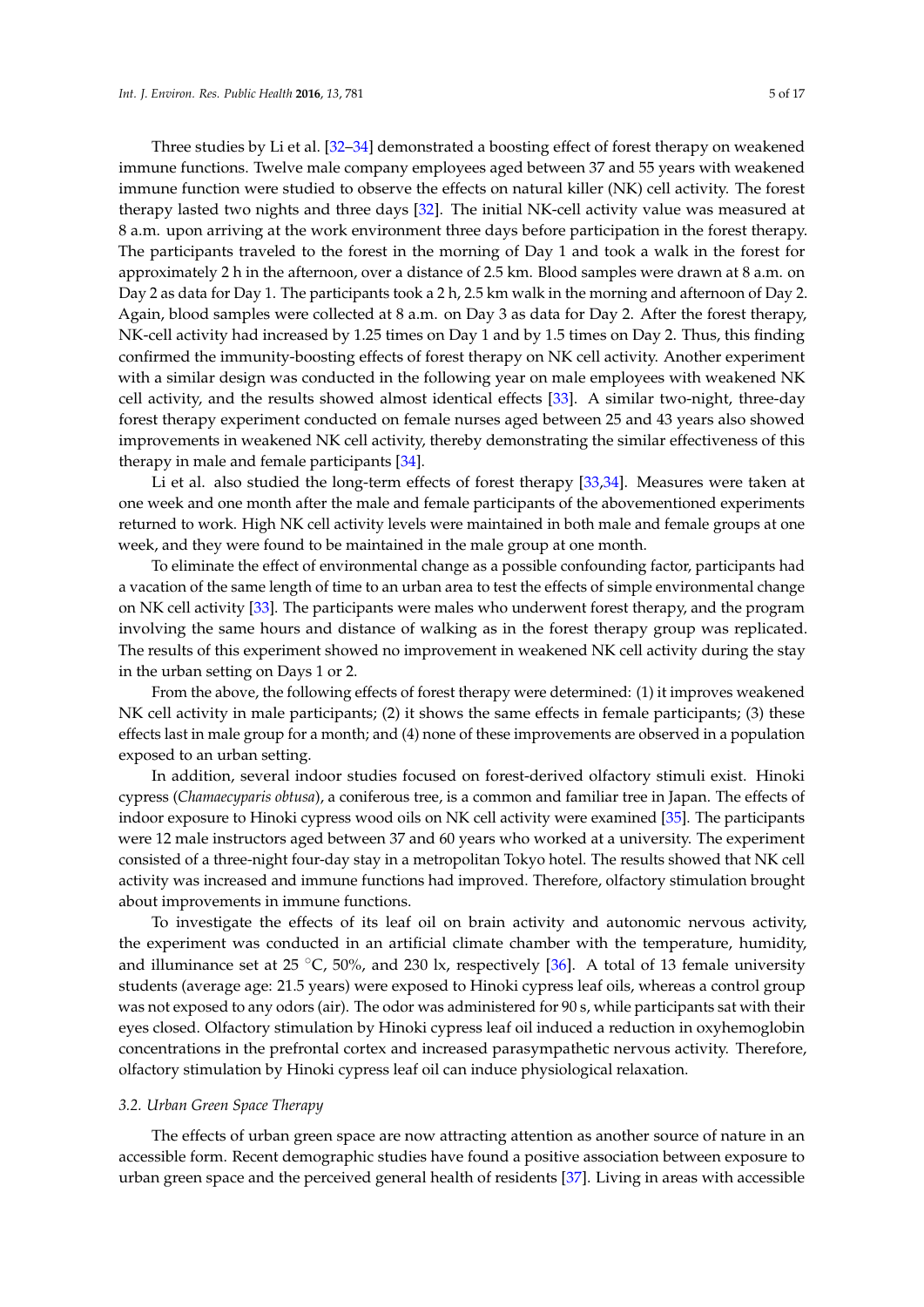green spaces for walking also increases the longevity of senior citizens, independent of age, sex, marital status, baseline functional status, and socioeconomic status.

In a previous study [\[38\]](#page-14-12), participants were asked to walk in an urban park during the spring season, and the control group was asked to walk in a street (hereinafter, urban setting) near the urban park. The temperature and humidity levels in the urban park were  $24.7 \degree C$  and  $39\%$ , respectively, compared with 27.0  $\degree$ C and 37% in the urban setting. The physiological indicators were HRV and heart rate, and the participants were 17 male university students (average age: 21.2 years). The participants were separated into groups of two for counterbalancing, and they walked in their respective environments for 15 min. The results showed that walking in the park increased ln(HF) and decreased the ln(LF/HF) ratio compared with walking in the urban setting. Decreased heart rates were also measured in the group that walked in the urban park. In conclusion, walking in an urban park in the spring (1) increases parasympathetic nervous activity; (2) inhibits sympathetic nervous activity; and (3) decreases the heart rate, thereby showing physiological relaxation effects.

The same experiment was performed in the fall (autumn) season [\[39\]](#page-14-13). The temperature and humidity levels in the urban park were 18.0 °C and 72%, respectively, compared with 19.2 °C and 65% in the urban setting. Twenty-three male university students (average age: 22.3 years) walked in an urban park and city area for 15 min. A brief walk in an urban park during fall induced parasympathetic nervous activity, suppressed sympathetic nervous activity, and decreased the heart rate.

The experiment was also conducted in the winter season [\[40\]](#page-14-14) (temperature: 13.8  $\degree$ C, humidity: 51%). Thirteen male university students (average age: 22.5 years), wearing protective gear against the cold with a hat, gloves, and other winter accessories, were asked to walk in the park. The results showed that the group that walked in the park showed an increase in ln(HF) and a decrease in the heart rate. From this, we can conclude that walking in a park has a physiological relaxation effect even in the winter.

Recently, urban gardening has also been attracting attention as another source of accessible exposure to nature. To study its effects, the physiological relaxation effects of viewing a kiwifruit garden were studied [\[41\]](#page-14-15). Seventeen adult female participants (average age: 46.1 years) went to a kiwifruit garden, sat on a chair, and appreciated the view for 10 min. The control group viewed buildings. The results revealed that the visual stimulus of the kiwifruit garden induced higher levels of ln(HF), increased parasympathetic nervous activity, and engendered a state of physiological relaxation.

Furthermore, elderly patients requiring long-term care were selected as participants to study the effects of seated viewing of the forest, which was constructed on a hospital rooftop. This experiment showed increased parasympathetic nervous activity and decreased sympathetic nervous activity compared with the parking lot (control) on the first floor [\[42\]](#page-14-16).

#### *3.3. Plant Therapy*

Through experience, we are all aware of the physiological relaxing effects of exposure to flowers, such as roses and foliage plants that are frequently used in flower arrangement. However, according to EBM, there is no scientific data based on physiological indicators to support the various physiological effects of plant therapy. Here we present data on the prefrontal cortex activity and autonomic nervous activity that were obtained in response to two categories of stimuli: visual and olfactory stimuli.

#### 3.3.1. Visual Stimulation Experiment

Here, we explore the physiological relaxation effects of exposure to a visual stimulus of fresh roses. One study included a total of 114 participants, including 55 high-school students (37 males and 18 females, average age: 15.5 years), 14 medical workers (14 females, average age: 42.1 years), and 45 office workers (31 males and 14 females, average age: 38.0 years). The stimulus consisted of 30 pink, odorless roses (*Rosa*, cultivar name: Dekora), 40 cm in length. The distance between the roses and the participants was set at approximately 37–40 cm, and the duration of exposure to the visual stimulus was 4 min. The physiological indicators employed as the study parameters were HRV, measured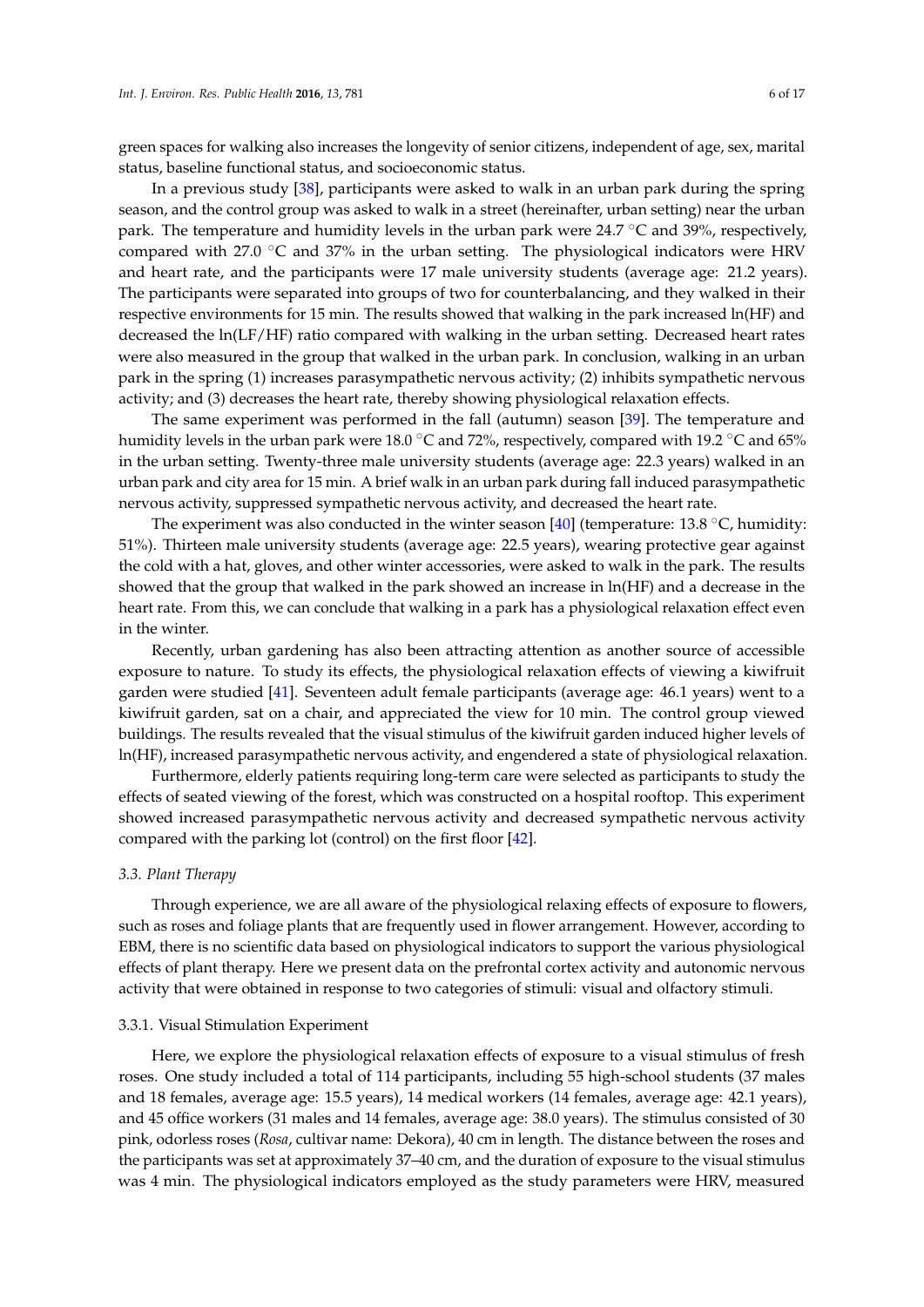by fingertip accelerated plethysmography (ARTETT, U-Medica Inc., Osaka, Japan), and pulse rate, calculated by a 60/a-a interval. HF increased by 16.7% and the LF/HF ratio decreased by 30.5% in the 55 high school students in response to the visual stimulus of fresh flowers. HF also increased by 33.1% in the 14 medical workers and by 21.4% in the male office worker group [\[43\]](#page-15-0). The results on the total group of 114 participants showed an average increase of 15.1% in HF and a decrease of 16.3% in the LF/HF ratio. From this, we can conclude that visual stimulation with odorless fresh roses (1) increases parasympathetic nervous activity to render a state of relaxation and (2) decreases sympathetic nervous activity to alleviate stress state.

Furthermore, the relaxation effects of foliage plants commonly found in homes and offices were studied in a total of 85 high-school students (41 males and 44 females, average age: 16.5 years) [\[44\]](#page-15-1). The houseplants used as the visual stimuli consisted of three pots of the striped dracaena (*Dracaena deremensis*), which stood at a height of approximately 55–60 cm from the bottom of the pot. The participants were exposed to the visual stimulus of the plants for 3 min at a distance of approximately 55 cm from the plants. The results showed that HF of the participants increased by 13.5% compared with that of the controls not exposed to the plants. The LF/(LF + HF) ratio, which reflects sympathetic nervous activity, decreased by 5.6% compared with that of the controls. Again, visual stimulation with dracaena, a common foliage plant, was proven to have physiological relaxation effects.

Next, an experiment was conducted to compare the effects of fresh and artificial pansies [\[45\]](#page-15-2). The participants were 40 high-school students (19 males and 21 females, average age: 16.4 years). Fresh and artificial yellow pansies grown or mounted in a planter were employed as the visual stimuli for 3 min. Compared with artificial pansies, visual stimulation with fresh pansies resulted in a decrease in the LF/HF ratio, thus demonstrating the alleviation of stress state.

Subsequently, the physiological relaxation effects of three-dimensional (3D) images of nature were studied [\[46\]](#page-15-3). Visual stimulation by exposure to images depicting nature is a convenient means to get in contact with nature in our modern, stress-laden society. As such, realistic 3D images are becoming popular. Visual stimulation with 3D images of natural sceneries was expected to have a different effect on the body compared with stimulation by two-dimensional (2D) images. Images of water lilies in 2D and 3D were shown for 90 s each to 19 male participants (average age: 22.2 years). The visual stimulus measured  $1.7 \times 3.0$  (H  $\times$  W) m, and the distance between the display and the participants was set at 2.5 m. Autonomic nervous activity by HRV and prefrontal cortex activity by near-infrared spectroscopy were measured as indicators of the physiological response. In HRV, the R-R interval was measured on a portable electrocardiographic monitor, and the maximum entropy method (MemCalc/Win, GMS, Tokyo, Japan) was used for analysis. The right and left prefrontal cortices were measured for oxygenated hemoglobin levels using near-infrared spectroscopy (NIRO-200, Hamamatsu Photonics K.K., Hamamatsu, Japan). The results showed that exposure to realistic 3D images of nature decreased ln(LF/HF) and decreased oxygenated hemoglobin levels in the right prefrontal cortex compared with 2D images, thereby showing the physiological relaxation effects of this form of natural visual stimulation.

We also compared the activation of the prefrontal cortex during presentation of real foliage plants with a projected image of the same foliage plants [\[47\]](#page-15-4). While viewing the plants and images, oxy-hemoglobin (oxy-Hb) concentrations in the prefrontal cortex were measured using near-infrared time-resolved spectroscopy measured by the TRS-20 system (Hamamatsu Photonics K.K., Hamamatsu, Japan). Compared with a projected image of foliage plants, viewing the actual foliage plants increased oxy-hemoglobin concentrations in the prefrontal cortex. Humans responded differently to the presentation of actual plants compared with images of these plants.

#### 3.3.2. Olfactory Stimulation Experiment

The physiological effects of olfactory stimulation with rose and orange essential oils were studied [\[48\]](#page-15-5) in 20 female university students (average age: 22.5 years). The stimulus was the scent of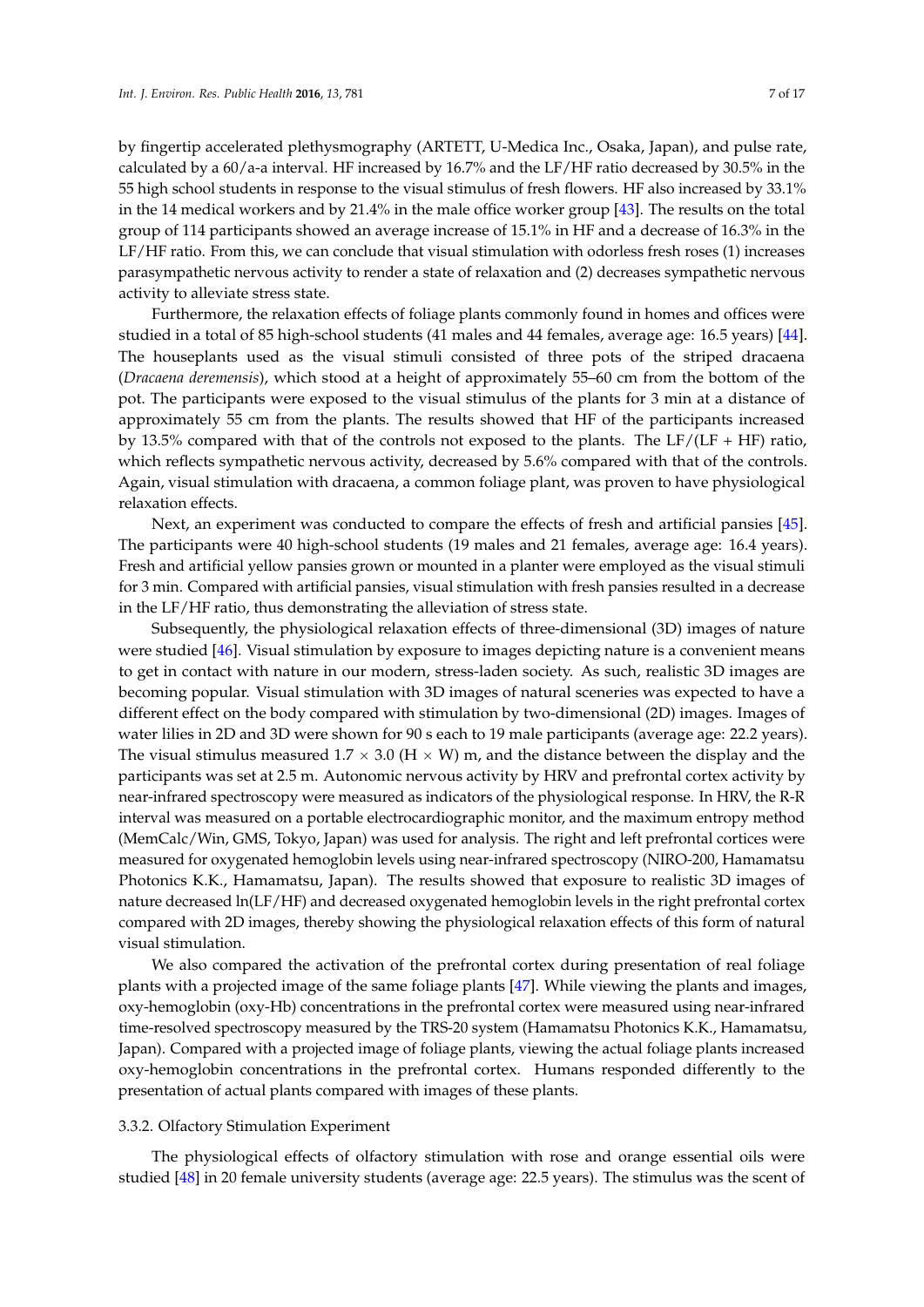the essential oils made from roses and orange zest. The stimulation was counterbalanced with no odor (air) as the control. The concentration of the essential oils was adjusted to vary from "slight smell" to "weak smell", and the duration of the stimulation was 90 s. The physiological indicator was the level of oxygenated hemoglobin in the prefrontal cortex, measured using near-infrared time-resolved spectroscopy (Hamamatsu Photonics K.K., TRS-20, Hamamatsu, Japan). The results showed that olfactory stimulation by essential oils from roses and orange zest decreased oxygenated hemoglobin levels in the right prefrontal cortex.

Next, the relaxation effects of olfactory stimulation with fresh roses were studied [\[49\]](#page-15-6). The strength of perceptibility of the stimulus was determined as "weak" or "easily" sensed and the duration of stimulation was 90 s. Increased HF and a trend toward a decrease in LF/HF were observed over the 90 s interval as a result of olfactory stimulation with fresh roses.

Furthermore, the effects of olfactory stimulation with essential oils of perilla were also studied [\[50\]](#page-15-7). Perilla is an herb that has been used as an accompaniment to sashimi and other dishes in Asia and has also been widely employed for its medicinal value. It is a common ingredient in antidepressant medications in traditional Chinese medicine and is thus used as a medicinal herb in modern times as well. However, much of its physiological relaxation effects are yet to be defined. To research the effects of this olfactory stimulus, 19 female university students (average age: 21.6 years) were exposed to perilla essential oils, whereas the control group was not exposed to any odors (air). The concentration of the essential oil was determined as "weak" or "easily" sensed and the duration of the stimulation was 90 s. The physiological indicator was the concentration of oxygenated hemoglobin in the prefrontal cortex, measured using near-infrared time-resolved spectroscopy (Hamamatsu Photonics K.K., TRS-20, Hamamatsu, Japan). The results showed that oxygenated hemoglobin levels in both the right and left prefrontal cortices decreased in the last third of the 90 s period in the participants compared with the control group. Thus, these results demonstrate the calming effects of olfactory stimulation with perilla essential oils on prefrontal cortex activity.

### *3.4. Wooden Material Therapy*

Wood is a natural material that has been deeply rooted in Japanese sensibilities. Empirically, it has been perceived as a material with relaxing properties. However, the accumulation of data on the activities of the brain, autonomic nervous system, and endocrine and immune systems supported by EBM principles is extremely limited.

Here, physiological responses to stimulation with wood will be shown by presenting experiments that were primarily conducted indoors.

### 3.4.1. Visual Stimulation Experiment

Previous studies have reported on the physiological changes caused by visual stimulation with wooden materials in indoor rooms and its effect on continuous blood pressure and pulse rate as physiological indicators [\[51–](#page-15-8)[53\]](#page-15-9). An actual room (13 m<sup>2</sup>) was built for the study, and the effects of visual stimulation were measured over a 90 s stimulation period as the percentage of wood in the structure and design of the room changed. Common wooden living rooms in Japan contain approximately 30% wood in their structure. A common wooden living room (30% wood) and a living room with extra wood added to the walls (45% wood) were compared. Reductions in pulse rate and diastolic blood pressure were observed, indicating that common wooden living rooms containing 30% wood have visually calming physiological effects. An increase in pulse rate was observed in living rooms containing 45% wood. In a 30% wooden room with the addition of wooden pillars and crossbeams, the pulse rate increased in a manner similar to that in the room with 45% wood, thereby showing a state of physiological wakefulness. From the above, it was clarified that the physiological changes were induced by variation in the wood percentage or design in a wooden living room.

Sakuragawa et al. [\[54\]](#page-15-10) have demonstrated the different physiological responses to visual stimulation of full-sized Hinoki wall panels and a white steel wall panel (control). Fourteen male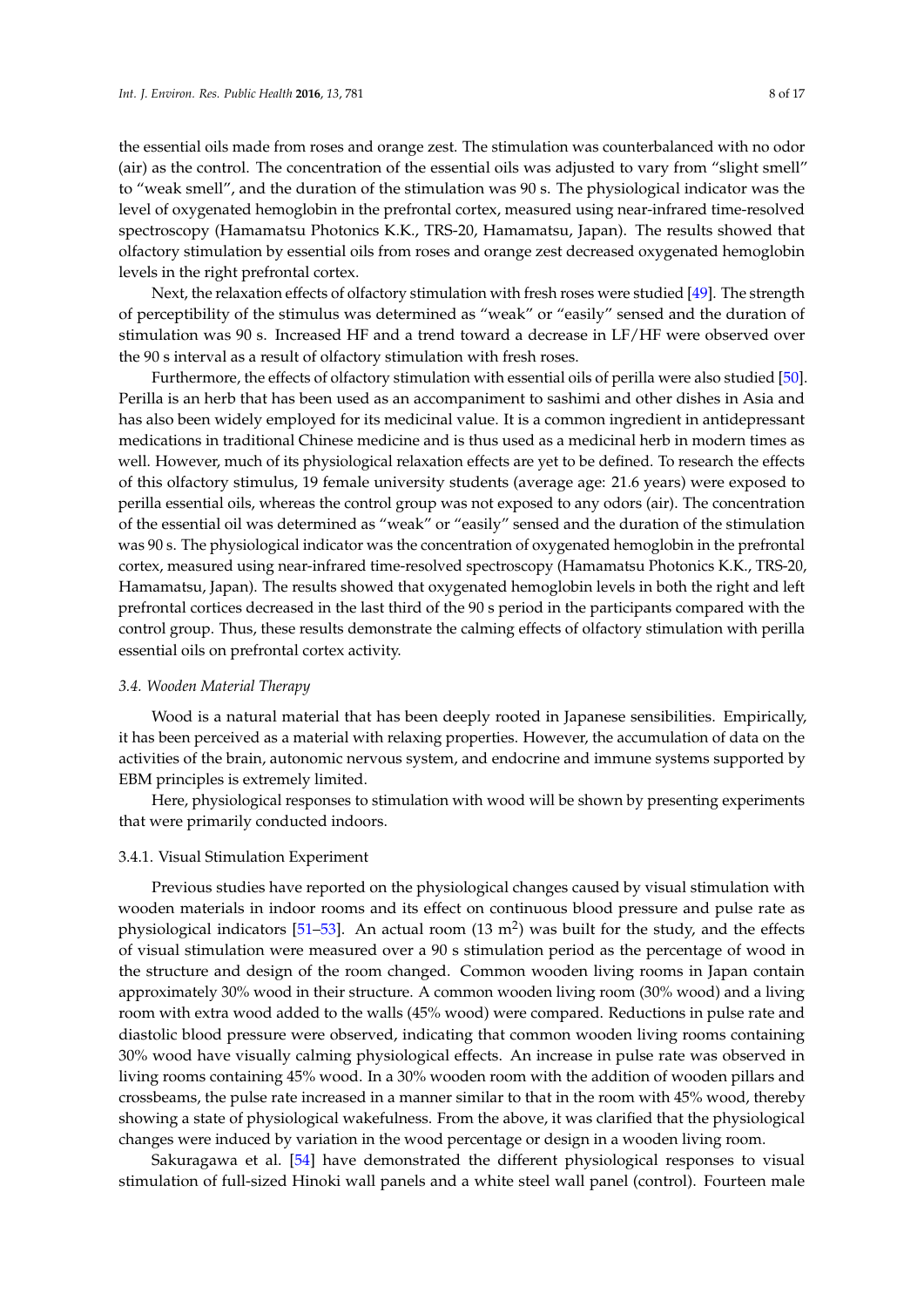college students viewed both wall panels for 90 s. Participants were also asked to rate the wall panels according to whether they liked them or not. During the visual stimulation from the Hinoki wall panels, systolic blood pressure decreased in the participant group that evaluated the Hinoki wall panels as "like", and there was no change in the participant group that evaluated them as "dislike". For the white steel wall panels, systolic blood pressure increased in the participant group that evaluated them as "dislike".

#### 3.4.2. Olfactory Stimulation Experiment

Japanese cedar and Japanese cypress wood chips, essential oil, and essential oil constituents were used as substances for olfactory stimulation. The odors were administered by means of an essential oil inhalation device. The experiment was conducted on participants seated in an indoor artificial climate chamber with the temperature, humidity, and illuminance set at 25 °C, 60%, and 50 lx, respectively. The strength of perceptibility of the stimulus was adjusted to a "weak smell", and the duration of the stimulation was approximately 60–90 s. The results showed a decreased systolic blood pressure and a calming effect on the prefrontal cortex activity in response to olfactory stimulation with cedar materials and cypress chips; therefore, this olfactory stimulation had an overall physiologically relaxing effect [\[55\]](#page-15-11).

It is reported that volatile organic compounds (VOCs) emitted from Japanese cedar (*Cryptomeria japonica*) interior walls induce physiological relaxation [\[56\]](#page-15-12). Sixteen male university students (average age: 23.5 years) performed arithmetic tasks both in the absence (control) and the presence of VOCs emitted from the Japanese cedar for repeated cycles of 15 min of work and 5 min of rest. Salivary chromogranin A (CgA) concentration at the post-work measurement was higher compared with the pre-work measurement under the control condition. However, the change under the Japanese cedar condition between pre- and post-work measurements was not significant. The authors are suggesting that VOCs emitted from Japanese cedar suppresses activation of an increase in salivary CgA secretion. Furthermore, the effects of the essential oil of the Pinaceae (*Abies sibirica*) during and after performance of a sustained task on a visual display terminal (VDT) have been examined [\[57\]](#page-15-13). Nine male university students (average age: 22 years) performed the VDT work for 30 min twice, at first in the absence (control) and next in the presence of volatiles from the essential oil of Pinaceae. After VDT work, the mean R-R intervals were higher in the Pinaceae condition than the control. This meant that the heart rate was slower. There were significant differences in electroencephalogram (EEG) results as well. The EEGs recorded from the C3 and C4 electrode sites of the international 10–20 system were analyzed. After VDT work, the theta band powers were increased and the alpha band powers were decreased in the Pinaceae condition compared with the control. The arousal level from VDT work was decreased by the essential oil of Pinaceae.

On the other hand, differential results have also been reported. The influence of olfactory stimulation of Hiba (*Thujopsis dolabrata*) odor on contingent negative variation (CNV) was investigated [\[58\]](#page-15-14). Five milliliters of undiluted Hiba oil were warmed in an oil warmer with a 15 W incandescent lamp. In the control condition, only the lamp was on. Sixteen females were exposed to the Hiba oil and control conditions for over 30 min. Compared to the control, the amplitude of the CNV components were larger and reaction time to the imperative stimulus was shorter in the Hiba oil condition. Although the sensory intensity was not indicated, there is a possibility that the inhalation concentration of the Hiba oil was high.

Single substance inhalation experiments of  $\alpha$ -pinene and limonene, which are the main volatile components of most wood materials and forests, have also been conducted. The blood pressure of the participants was measured every second throughout the 90 s duration of stimulation. The results showed that inhalation of  $\alpha$ -pinene and limonene decreased systolic blood pressure [\[55\]](#page-15-11). Furthermore, increased parasympathetic nervous activity and decreased heart rate were also reported on olfactory stimulation with limonene [\[59\]](#page-15-15).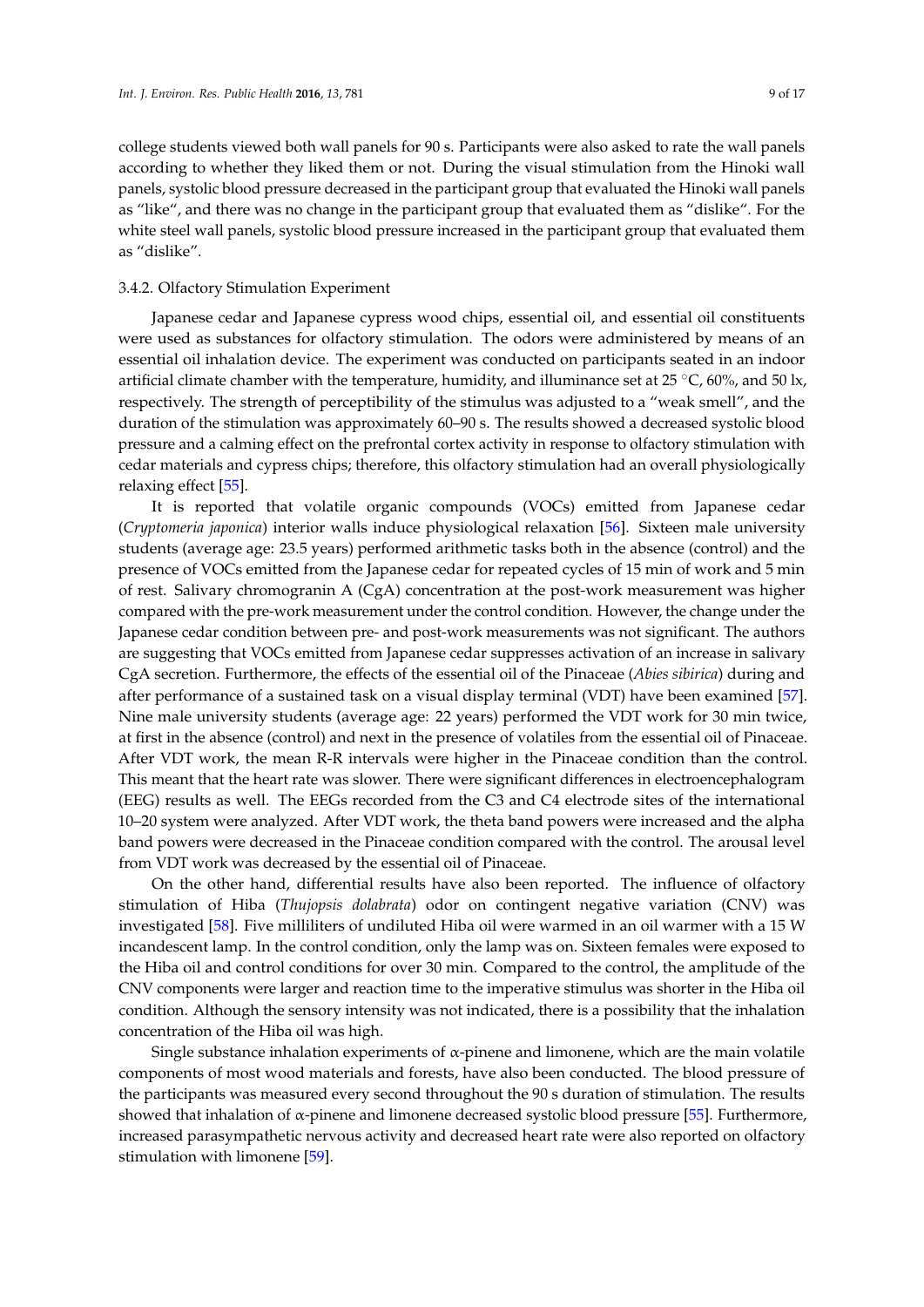As a natural construction material, wood normally needs to be thoroughly dried before use in order to prevent warping, and this is most often done by artificial drying methods. However, these processes degrade the "natural scent of wood" by altering the natural properties of the wood constituents by exposure to high temperatures or by loss of the low boiling point components. Therefore, the effects of inhaling odorous substances from chips made of "air-dried cypress wood" (produced through natural drying processes to preserve the "scent of wood") and "high-temperature-dried cypress wood" (exposed to high-temperature, high-speed drying) were compared and shed light on the differences in the effects on the left and right prefrontal cortex activity [\[60\]](#page-15-16). The experiment was conducted with 19 female university students (average age: 22.5 years) in an artificial climatic chamber. The strengths of perceptibility of the stimuli were adjusted to vary from "slight smell" to "weak smell". The results demonstrated that olfactory stimulation with "air-dried cypress wood" had a greater calming effect on the left and right prefrontal cortices of participants compared with the inhalation of odorous substances originating from "high-temperature-dried cypress wood".

#### 3.4.3. Tactile Stimulation Experiment

A study on the effects of contact with wood or artificial substances on the systolic blood pressure [\[61\]](#page-15-17) has previously been conducted. It was shown that contact with a metal board caused great fluctuations in the systolic blood pressure, whereas contact with cypress and cedar wood caused little fluctuation.

Sakuragawa et al. [\[62\]](#page-15-18) have demonstrated the following: (1) contact with a metal board increased blood pressure, but the increase was inhibited when the metal was warmed; (2) contact with an acrylic board increased blood pressure and the rate of increase in blood pressure was greater when the acrylic board was chilled; and (3) blood pressure did not change in response to contact with cedar, cypress, or oak materials. Furthermore, it did not increase even if the oak material was chilled. These results showed that temperature conditions have a sizable effect on blood pressure increases if contact is made with artificial materials, such as metals and acrylic, whereas contact with wood does not cause physiological stress, which manifests itself in the form of blood pressure increase, regardless of its temperature. This was true whether tested at room or lower temperature, thereby showing the superiority of nature-derived wood as a material.

## **4. Individual Differences in the Physiological Relaxation Effects of Nature Therapy**

It is known that great individual differences are observed in physiological data collected in research on stress and relaxation, but few methods have been proposed to elucidate this variability.

We used two methods to elucidate the variability phenomenon: (1) "law of initial value" and (2) "personalities", such as "Type-A behavioral patterns" and "trait anxiety". We introduce the approach method and analyzed data below.

#### *4.1. Approach of the "Law of Initial Value"*

The "law of initial value" was advocated by Wilder [\[63,](#page-15-19)[64\]](#page-15-20), and it describes the principle that the direction of the response to a stimulus depends largely on the initial value. Therefore, the higher the initial value, the smaller the response to function-raising stimuli and the larger the response to function-depressing stimuli. Lacey [\[65\]](#page-15-21) examined the correlation between initial values and changes in systolic/diastolic blood pressure and heart rate caused by a stressor and reported that participants whose initial values were high responded poorly to function-raising stimuli, such as a stressor. Hord et al. [\[66\]](#page-16-0) demonstrated the relationship between initial values and changes in heart rate and respiratory rate caused by a stressor. They found that there were significant correlations between initial values and changes in heart rate and respiratory rate. Previous studies have been conducted mainly with regard to the relationship to the response by function-raising stimuli and the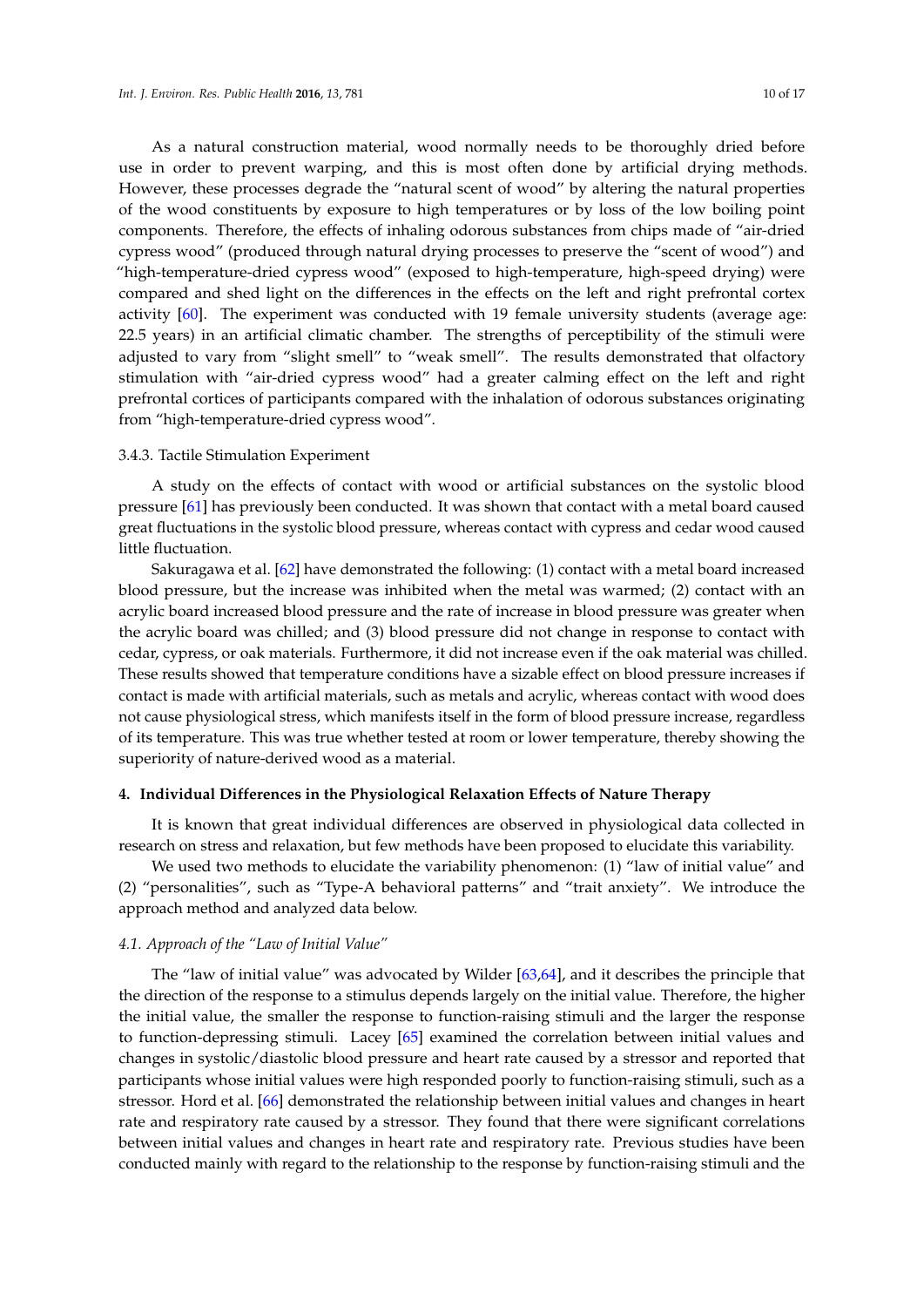initial value [\[65](#page-15-21)[–69\]](#page-16-1). Studies to clarify the relationship between the initial value and the response by function-depressing stimuli, such as natural therapy, hardly exist.

This research investigated the individual differences in physiological relaxation effects from forest therapy from the perspective of "law of initial value" with the purpose of clarifying the physiological adjustment effects of forest therapy [\[70\]](#page-16-2). The experiment was conducted between 2012 and 2013 in forest and urban areas in eight locations across Japan. The indicators measured were blood pressure and pulse rate. The sample in each experiment location included 12 male university students in their 20 s, and a total of 92 participants for whom data could be obtained (average age: 21.5 years). They were randomly assigned to two groups of six persons each. One group spent Day 1 in the forest and the other in the urban area; on Day 2, the two groups switched the experiment locations. Commercial areas around Japan Railway stations were selected as the urban areas, and participants took 15 min walks in the forest and urban areas.

More participants presented with blood pressure and pulse rate reductions from walking in the forest; however, these parameters also increased in some participants, thereby showing that there is great individual variation (Figure [2a](#page-10-0)). First, the diastolic blood pressure was studied on the basis of the "law of initial value". Figure [2b](#page-10-0) shows the relationship between "initial value (absolute value before walking in the forest)" and "the change (value after walking in the forest)–(value before walking in the forest)". As shown in this figure, there is a negative correlation between the "initial value" and the "change", showing that values decreased by walking in the forest in participants whose initial values were high, and values increased in participants with low initial values. Meanwhile, there was no correlation between the "initial value" and the "change" in Figure [3,](#page-11-0) which shows the results of the same participants in the urban area. The results were similar in walking the relationship between the "initial value" and the "change" for pulse rate. In other words, it was concluded that walking in the forest has physiological adjustment effects that bring the diastolic blood pressure and pulse rate closer to the ideal values.

<span id="page-10-0"></span>

Figure 2. Changes observed with respect to walking in a forested area. Individual differences (a) and the relationship between the "initial value" and the "changes after walking in a forested area" (**b**) the relationship between the "initial value" and the "changes after walking in a forested area" (**b**) with respect to diastolic blood pressure ( $n = 92$ ). \*\*  $p < 0.01$  by Pearson correlation test [\[70\]](#page-16-2).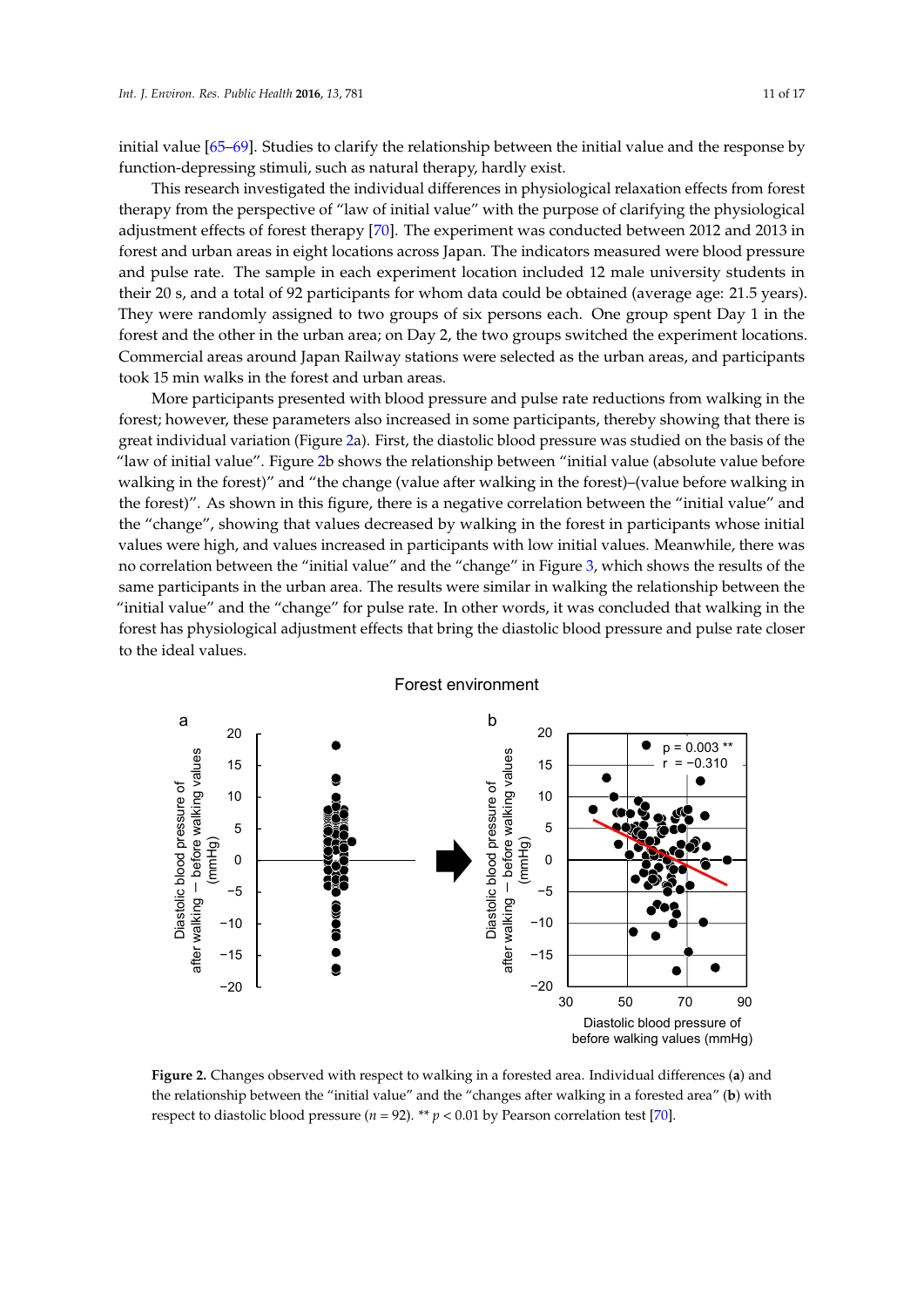<span id="page-11-0"></span>

# Urban environment

**Figure 3.** Changes observed with respect to walking in an urban area. Individual differences (**a**) and the relationships between the "initial value" and the "changes after walking in an urban area" (**b**) the relationships between the "initial value" and the "changes after walking in an urban area" (**b**) with respect to diastolic blood pressure ( $n = 92$ ). Pearson correlation test [\[70\]](#page-16-2).

Conversely, in terms of previous studies on the "law of initial value", Tsunetsugu and Miyazaki [\[71\]](#page-16-3) measured salivary cortisol levels before and after a 15 min walk in the forest and reported a negative correlation between the initial value and the change. Lee et al. [\[13\]](#page-13-8) also showed a negative correlation between the values before and after a 15 min walk in the forest and changes in salivary immunoglobulin A (IgA) levels. IgA levels decreased in the group with a higher initial value, there was a negative correlation between the initial value and the change after forest therapy. and there was a negative correlation between the initial value and the change after forest therapy.

# *4.2. Approach Employing "Personality"*

Past studies on individual variations have approached the topic through a behavioral pattern category called the "Type-A behavior pattern" [\[72–](#page-16-4)[74\]](#page-16-5). The Type-A behavior pattern can be defined as an overt behavioral syndrome related to a lifestyle that is characterized by excessive competitiveness, striving for achievement, aggressiveness, time urgency, acceleration of common activities, restlessness, hostility, hyperalertness, explosiveness of speech amplitude, facial musculature tension, feelings of struggling against the limitations of time, and insensitivity to the environment [\[75,](#page-16-6)[76\]](#page-16-7).

Here, "personality" was used to organize differences in individual physiological responses to forest therapy. In seated forest-viewing experiments conducted in 44 locations nationwide, 485 participants were divided into Type-A and Type-B groups. The differences in their responses were studied [\[73\]](#page-16-8). The results showed that 15 min of seated viewing of the forest decreased the pulse rate by 2.2 beats/min in the 485 participants. Compared with the reduction rate of 1.6 beats/min in the urban areas, the forest group showed a remarkable 0.6 beat/min difference in the reduction of pulse rate. Next, the participants were categorized into two groups: Type-A and Type-B behavior patterns (233 and 252 participants, respectively). The pulse rate of the Type-B group decreased from 65.7 beats/min to 63.2 beats/min, showing a 2.5 beats/min decrease from seated viewing of the forest, whereas no significant change was observed in the Type-A group. Finally, the Type-A and Type-B groups were divided again to form four subgroups. The low-score Type-B group showed a decrease of 1.7 beats/min in the forest compared with that in the urban area; however, in the other three groups, there was no significant change between the forest and urban area groups. In conclusion, in comparison with the urban area, the change in the pulse rate from 15 min of seated viewing in the forest (1) greatly decreased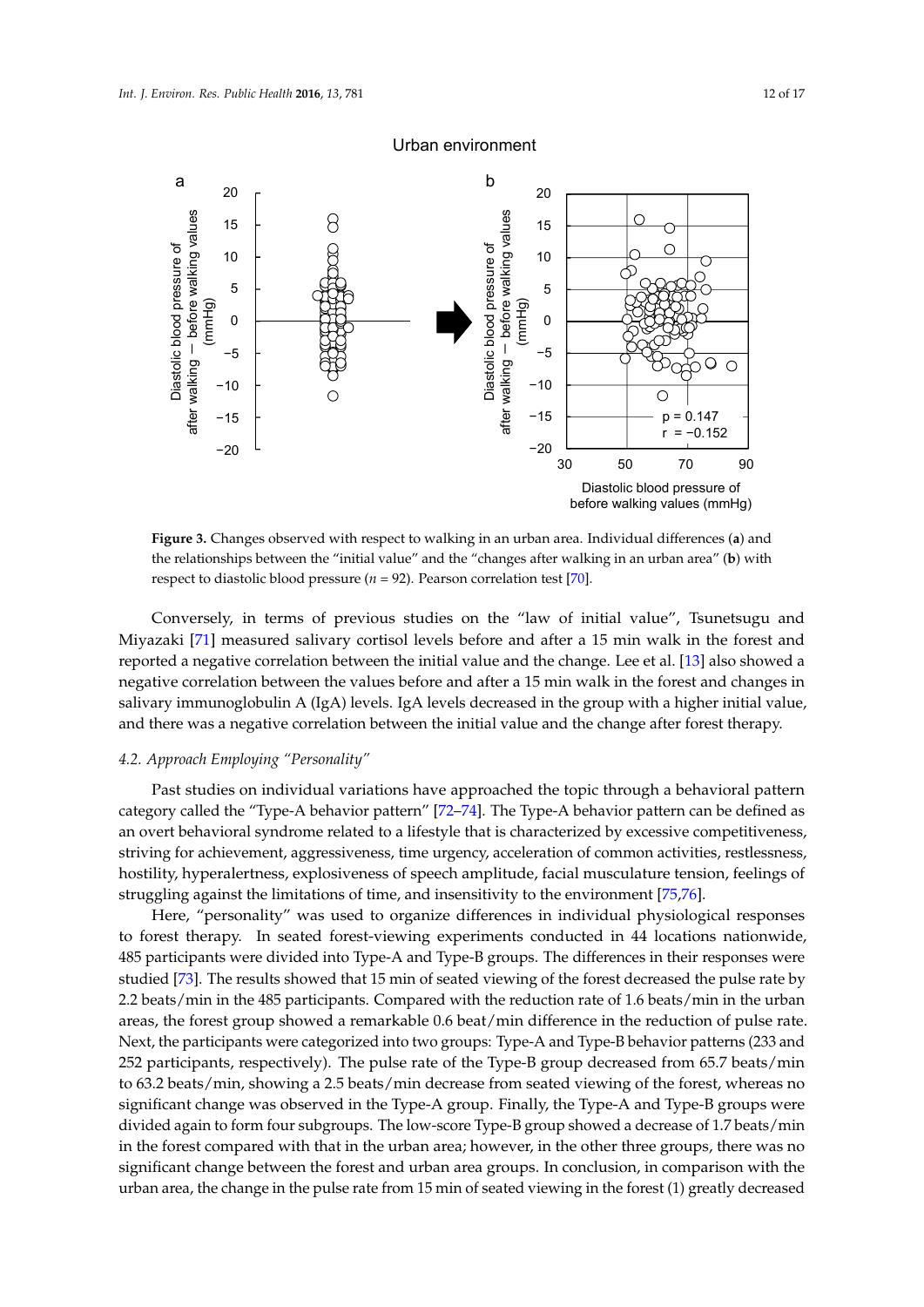the heart rate in all 485 participants; (2) it largely decreased the heart rate in Type-B participants, but no difference was observed in the Type-A participants; and (3) after dividing the whole group into four subgroups, a large reduction was observed only in the low-score Type-B group. On the basis of these results, the study demonstrated that forest therapy can decrease the pulse rate but this reduction depends largely on the participant's personality; furthermore, individual variability related to changes in pulse rate in the forest therapy may be explained by personality categories.

## **5. Conclusions**

This review presented scientific data to elucidate the physiological relaxation effects of nature therapy on activities of the central nervous system, autonomic nervous system, endocrine system, and immune system on the basis of advances in various physiological indicators from the viewpoint of EBM in Japan. Furthermore, our methods to approaching individual differences that arise in these measures were also described.

In Japan, the therapeutic effects of the stimulation of nature have always been known empirically, but because of the lack of data, submission of scientific data was socially demanded, and since then, there has been a gradual progression. The present review showed the current state of data accumulation. However, several limitations exist. First, most of the studies use short time periods of stimulation. In the future, long-term data over days, weeks, and months are needed. Second, there are many studies on men and women in their 20s. To generalize the findings, further studies based on a larger sample, including various age groups, are required. In addition, studies in people with premorbid conditions are also required. Finally, it is necessary to comprehensively evaluate the parameters that are used as indicators of brain activity, autonomic nervous activity, endocrine activity, and immunization activity.

Considering the significance of quality of life in our modern stressful society, the importance of nature therapy will further increase. The therapeutic effects of natural stimulation suggest a simple, accessible, and cost-effective method to improve the quality of life and health of modern people. Moreover, the elucidation of these physiological effects from the viewpoint of EBM is an important task for the future.

**Acknowledgments:** This study was conducted as a research project by the Vehicle Racing Commemorative Foundation.

**Author Contributions:** Chorong Song wrote most of the review and participated in all aspects of the review, including conception and design. Harumi Ikei performed the literature search and reviewed the literature data. Yoshifumi Miyazaki contributed substantially to all aspects of the review, including conception, design, and write-up. All authors have made substantial contributions to the review by participating in drafting the article or revising it critically for important intellectual content. All authors gave final approval of the version to be submitted and any revised versions.

**Conflicts of Interest:** The authors declare no conflict of interest.

#### **Abbreviations**

The following abbreviations are used in this manuscript:

| 2D          | Two-dimensional                          |
|-------------|------------------------------------------|
| 3D          | Three-dimensional                        |
| <b>EBM</b>  | Evidence-based medicine                  |
| EEG         | Electroencephalogram                     |
| <b>HRV</b>  | Heart rate variability                   |
| IgA         | Immunoglobulin A                         |
| NK          | Natural killer                           |
| LF          | Low frequency                            |
| ΗF          | High frequency                           |
| <b>SD</b>   | Semantic differential                    |
| <b>TRS</b>  | Near-infrared time-resolved spectroscopy |
| <b>VOCs</b> | Volatile organic compounds               |
| <b>VDT</b>  | Visual display terminal                  |
|             |                                          |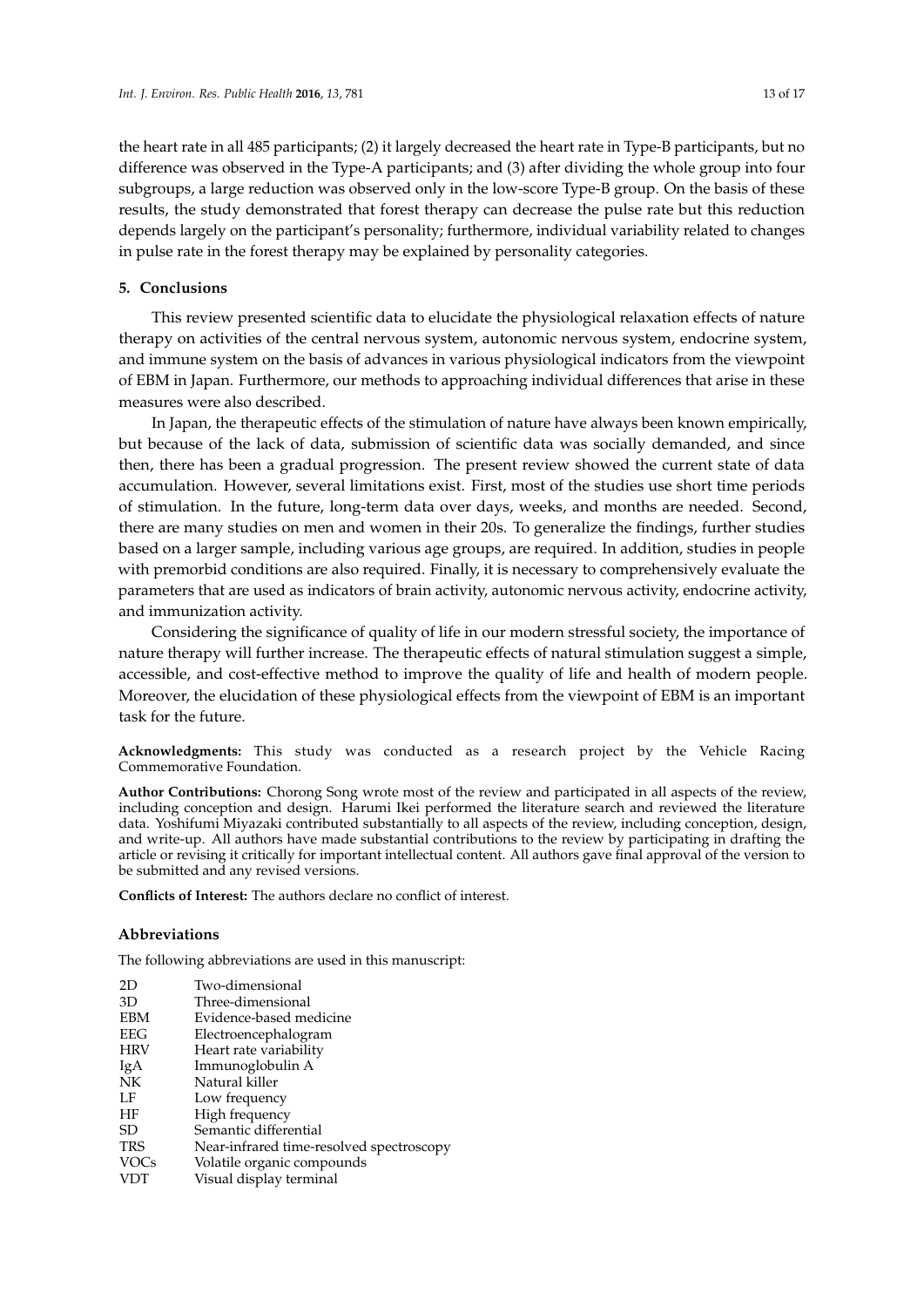# **References**

- <span id="page-13-0"></span>1. Miyazaki, Y.; Park, B.J.; Lee, J. Nature therapy. In *Designing Our Future: Local Perspectives on Bioproduction, Ecosystems and Humanity*; Osaki, M., Braimoh, A., Nakagami, K., Eds.; United Nations University Press: New York, NY, USA, 2011; pp. 407–412.
- <span id="page-13-1"></span>2. Brunet, M.; Guy, F.; Pilbeam, D.; Mackaye, H.T.; Likius, A.; Ahounta, D.; Beauvilain, A.; Blondel, C.; Bocherens, H.; Boisserie, J.R.; et al. A new hominid from the Upper Miocene of Chad, Central Africa. *Nature* **2002**, *418*, 141–151.
- <span id="page-13-2"></span>3. Tanaka, A.; Takano, T.; Nakamura, K.; Takeuchi, S. Health level influenced by urban residential conditions in a megacity—Tokyo. *Urban Stud.* **1996**, *33*, 879–894. [\[CrossRef\]](http://dx.doi.org/10.1080/00420989650011645)
- <span id="page-13-3"></span>4. Dye, C. Health and urban living. *Science* **2008**, *319*, 766–769. [\[CrossRef\]](http://dx.doi.org/10.1126/science.1150198) [\[PubMed\]](http://www.ncbi.nlm.nih.gov/pubmed/18258905)
- <span id="page-13-4"></span>5. Brod, C. *Technostress: The Human Cost of the Computer Revolution*; Addison Wesley: Boston, MA, USA, 1984.
- <span id="page-13-5"></span>6. Ulrich, R.S.; Simons, R.F.; Losito, B.D.; Fiorito, E.; Miles, M.A.; Zelson, M. Stress recovery during exposure to natural and urban environments. *J. Environ. Psychol.* **1991**, *11*, 201–230. [\[CrossRef\]](http://dx.doi.org/10.1016/S0272-4944(05)80184-7)
- 7. Ulrich, R.S.; Addoms, D.L. Psychological and recreational benefits of a residential park. *J. Leis. Res.* **1981**, *13*, 43–65.
- 8. Ulrich, R.S. View through a window may influence recovery from surgery. *Science* **1984**, *224*, 420–421. [\[CrossRef\]](http://dx.doi.org/10.1126/science.6143402) [\[PubMed\]](http://www.ncbi.nlm.nih.gov/pubmed/6143402)
- 9. Kaplan, R.; Kaplan, S. *The Experience of Nature: A Psychological Perspective*; Cambridge University Press: Cambridge, UK, 1989; pp. 177–200.
- 10. Kaplan, S. The restorative benefits of nature: Toward an integrative framework. *J. Environ. Psychol.* **1995**, *15*, 169–182. [\[CrossRef\]](http://dx.doi.org/10.1016/0272-4944(95)90001-2)
- <span id="page-13-6"></span>11. Wilson, E.O. *Biophilia*; Harvard University Press: Cambridge, MA, USA, 1984.
- <span id="page-13-7"></span>12. Miyazaki, Y.; Song, C.; Ikei, H. Preventive medical effects of nature therapy and their individual differences. *Jpn. J. Physiol. Anthropol.* **2015**, *20*, 19–32.
- <span id="page-13-8"></span>13. Lee, J.; Li, Q.; Tyrvainen, L.; Tsunetsugu, Y.; Park, B.J.; Kagawa, T.; Miyazaki, Y. Nature therapy and preventive medicine. In *Public Health—Social and Behavioral Health*; Maddock, J., Ed.; Intech: Rijeka, Croatia, 2012; pp. 325–350.
- <span id="page-13-9"></span>14. Selhub, E.M.; Logan, A.C. *Your Brain on Nature: The Science of Nature's Influence on Your Health, Happiness and Vitality*; Wiley: New York, NY, USA, 2012.
- 15. Craig, J.M.; Logan, A.C.; Prescott, S.L. Natural environments, nature relatedness and the ecological theater: Connecting satellites and sequencing to Shinrin-yoku. *J. Physiol. Anthropol.* **2016**. [\[CrossRef\]](http://dx.doi.org/10.1186/s40101-016-0083-9) [\[PubMed\]](http://www.ncbi.nlm.nih.gov/pubmed/26763049)
- <span id="page-13-10"></span>16. Miyazaki, Y.; Motohashi, Y. Forest environment and physiological response. In *New Frontiers in Health Resort Medicine*; Agishi, Y., Ohtsuka, Y., Eds.; Hokkaido School of Medicine Press: Sapporo, Japan, 1996; pp. 67–77.
- <span id="page-13-11"></span>17. Tsunetsugu, Y.; Park, B.J.; Miyazaki, Y. Trends in research related to "Shinrin-yoku" (taking in the forest atmosphere or forest bathing) in Japan. *Environ. Health Prev. Med.* **2010**, *15*, 27–37. [\[CrossRef\]](http://dx.doi.org/10.1007/s12199-009-0091-z) [\[PubMed\]](http://www.ncbi.nlm.nih.gov/pubmed/19585091)
- <span id="page-13-17"></span>18. Park, B.J.; Tsunetsugu, Y.; Kasetani, T.; Hirano, H.; Kagawa, T.; Sato, M.; Miyazaki, Y. Physiological effects of Shinrin-yoku (taking in the atmosphere of the forest)—Using salivary cortisol and cerebral activity as indicators. *J. Physiol. Anthropol.* **2007**, *26*, 123–128. [\[CrossRef\]](http://dx.doi.org/10.2114/jpa2.26.123) [\[PubMed\]](http://www.ncbi.nlm.nih.gov/pubmed/17435354)
- <span id="page-13-14"></span>19. Lee, J.; Park, B.J.; Tsunetsugu, Y.; Kagawa, T.; Miyazaki, Y. The restorative effects of viewing real forest landscapes: Based on a comparison with urban landscapes. *Scand. J. For. Res.* **2009**, *24*, 227–234. [\[CrossRef\]](http://dx.doi.org/10.1080/02827580902903341)
- <span id="page-13-13"></span>20. Park, B.J.; Tsunetsugu, Y.; Ishii, H.; Furuhashi, S.; Hirano, H.; Kagawa, T.; Miyazaki, Y. Physiological effects of Shinrin-yoku (taking in the atmosphere of the forest) in a mixed forest in Shinano Town, Japan. *Scand. J. For. Res.* **2008**, *23*, 278–283. [\[CrossRef\]](http://dx.doi.org/10.1080/02827580802055978)
- <span id="page-13-15"></span>21. Tsunetsugu, Y.; Park, B.J.; Ishii, H.; Hirano, H.; Kagawa, T.; Miyazaki, Y. Physiological effects of "Shinrin-yoku" (taking in the atmosphere of the forest) in an old-growth broadleaf forest in Yamagata prefecture, Japan. *J. Physiol. Anthropol.* **2007**, *26*, 135–142. [\[CrossRef\]](http://dx.doi.org/10.2114/jpa2.26.135) [\[PubMed\]](http://www.ncbi.nlm.nih.gov/pubmed/17435356)
- <span id="page-13-12"></span>22. Park, B.J.; Tsunetsugu, Y.; Kasetani, T.; Kagawa, T.; Miyazaki, Y. The physiological effects of Shinrin-yoku (taking in the forest atmosphere or forest bathing): Evidence from field experiments in 24 forests across Japan. *Environ. Health Prev. Med.* **2010**, *15*, 18–26. [\[CrossRef\]](http://dx.doi.org/10.1007/s12199-009-0086-9) [\[PubMed\]](http://www.ncbi.nlm.nih.gov/pubmed/19568835)
- <span id="page-13-16"></span>23. Park, B.J.; Tsunetsugu, Y.; Lee, J.; Kagawa, T.; Miyazaki, Y. Effect of the forest environment on physiological relaxation-the results of field tests at 35 sites throughout Japan. In *Forest Medicine*; Li, Q., Ed.; Nova Science Publishers, Inc.: New York, NY, USA, 2012; pp. 55–65.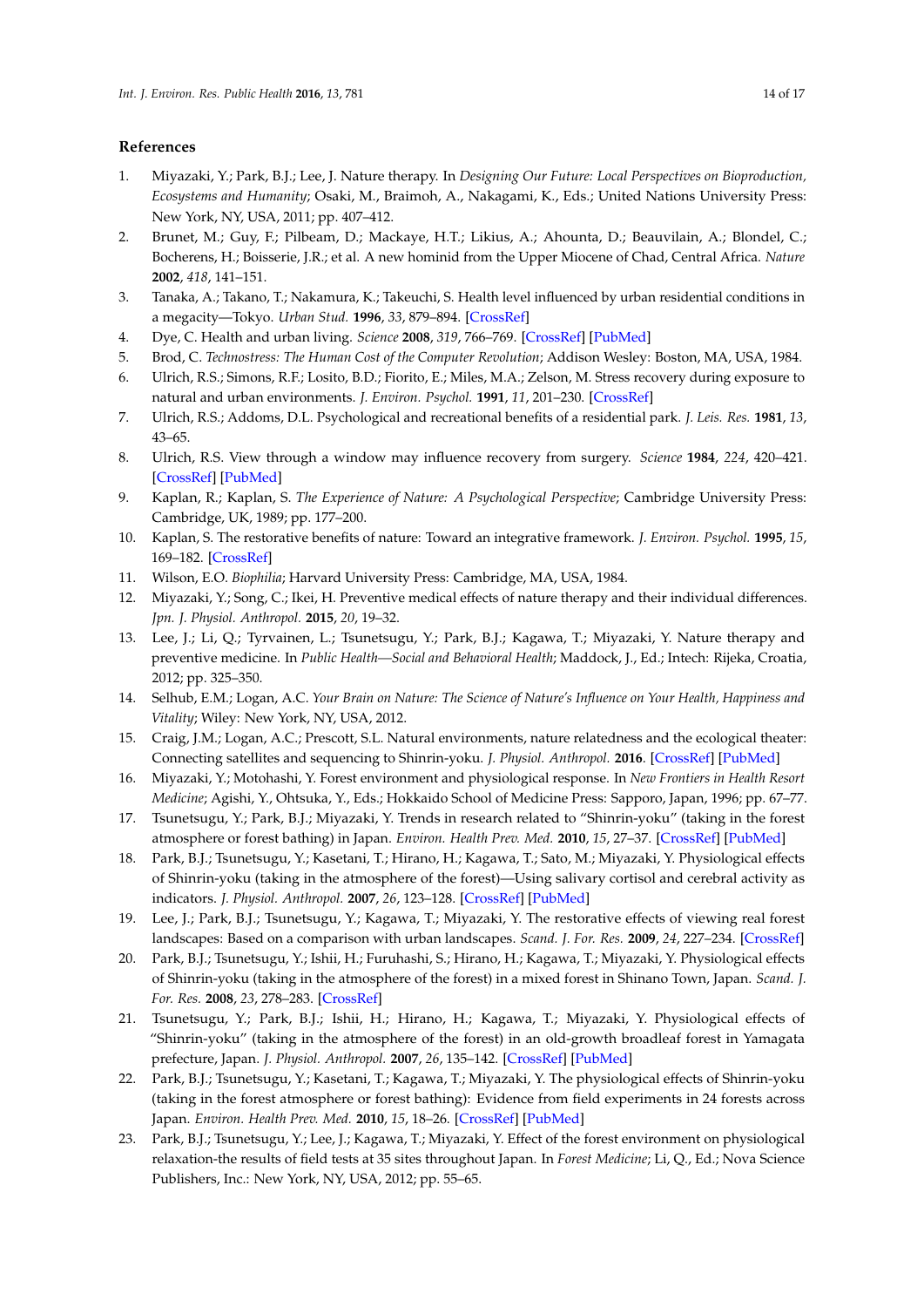- <span id="page-14-0"></span>24. Lee, J.; Park, B.J.; Tsunetsugu, Y.; Ohira, T.; Kagawa, T.; Miyazaki, Y. Effect of forest bathing on physiological and psychological responses in young Japanese male subjects. *Public Health* **2011**, *125*, 93–100. [\[CrossRef\]](http://dx.doi.org/10.1016/j.puhe.2010.09.005) [\[PubMed\]](http://www.ncbi.nlm.nih.gov/pubmed/21288543)
- 25. Lee, J.; Tsunetsugu, Y.; Takayama, N.; Park, B.J.; Li, Q.; Song, C.; Komatsu, M.; Ikei, H.; Tyrväinen, L.; Kagawa, T.; et al. Influence of forest therapy on cardiovascular relaxation in young adults. *Evid. Based Complement. Altern. Med.* **2014**. [\[CrossRef\]](http://dx.doi.org/10.1155/2014/834360) [\[PubMed\]](http://www.ncbi.nlm.nih.gov/pubmed/24660018)
- 26. Tsunetsugu, Y.; Lee, J.; Park, B.J.; Tyrväinen, L.; Kagawa, T.; Miyazaki, Y. Physiological and psychological effects of viewing urban forest landscapes assessed by multiple measurements. *Landsc. Urban Plan.* **2013**, *113*, 90–93. [\[CrossRef\]](http://dx.doi.org/10.1016/j.landurbplan.2013.01.014)
- <span id="page-14-1"></span>27. Park, B.J.; Kasetani, T.; Morikawa, T.; Tsunetsugu, Y.; Kagawa, T.; Miyazaki, Y. Physiological effects of forest recreation in a young conifer forest in Hinokage Town, Japan. *Silva. Fenn.* **2009**, *43*, 291–301. [\[CrossRef\]](http://dx.doi.org/10.14214/sf.213)
- <span id="page-14-2"></span>28. Song, C.; Ikei, H.; Kobayashi, M.; Miura, T.; Taue, M.; Kagawa, T.; Li, Q.; Kumeda, S.; Imai, M.; Miyazaki, Y. Effect of forest walking on autonomic nervous system activity in middle-aged hypertensive individuals. *Int. J. Environ. Res. Public Health* **2015**, *12*, 2687–2699. [\[CrossRef\]](http://dx.doi.org/10.3390/ijerph120302687) [\[PubMed\]](http://www.ncbi.nlm.nih.gov/pubmed/25739004)
- <span id="page-14-3"></span>29. Ochiai, H.; Ikei, H.; Song, C.; Kobayashi, M.; Takamatsu, A.; Miura, T.; Kagawa, T.; Li, Q.; Kumeda, S.; Imai, M.; et al. Physiological and psychological effects of forest therapy on middle-age males with high-normal blood pressure. *Int. J. Environ. Res. Public Health* **2015**, *12*, 2521–2531.
- <span id="page-14-4"></span>30. Ochiai, H.; Ikei, H.; Song, C.; Kobayashi, M.; Miura, T.; Kagawa, T.; Li, Q.; Kumeda, S.; Imai, M.; Miyazaki, Y. Physiological and psychological effects of forest therapy program on middle-aged females. *Int. J. Environ. Res. Public Health* **2015**, *12*, 15222–15232. [\[CrossRef\]](http://dx.doi.org/10.3390/ijerph121214984) [\[PubMed\]](http://www.ncbi.nlm.nih.gov/pubmed/26633447)
- <span id="page-14-5"></span>31. Ohtsuka, Y.; Yabunaka, N.; Takayama, S. Shinrin-Yoku (forest-air bathing and walking) effectively decreases blood glucose levels in diabetic patients. *Int. J. Biometeorol.* **1998**, *41*, 125–127. [\[CrossRef\]](http://dx.doi.org/10.1007/s004840050064) [\[PubMed\]](http://www.ncbi.nlm.nih.gov/pubmed/9531856)
- <span id="page-14-6"></span>32. Li, Q.; Morimoto, K.; Nakadai, A.; Inagaki, H.; Katsumata, M.; Shimizu, T.; Hirata, Y.; Hirata, K.; Suzuki, H.; Miyazaki, Y.; et al. Forest bathing enhances human natural killer activity and expression of anti-cancer proteins. *Int. J. Immunopathol. Pharmacol.* **2007**, *20*, 3–8. [\[PubMed\]](http://www.ncbi.nlm.nih.gov/pubmed/17903349)
- <span id="page-14-8"></span>33. Li, Q.; Morimoto, K.; Kobayashi, M.; Inagaki, H.; Katsumata, M.; Hirata, Y.; Hirata, K.; Suzuki, H.; Li, Y.J.; Wakayama, Y.; et al. Visiting a forest, but not a city, increases human natural killer activity and expression of anti-cancer proteins. *Int. J. Immunopathol. Pharmacol.* **2008**, *21*, 117–127. [\[PubMed\]](http://www.ncbi.nlm.nih.gov/pubmed/18336737)
- <span id="page-14-7"></span>34. Li, Q.; Morimoto, K.; Kobayashi, M.; Inagaki, H.; Katsumata, M.; Hirata, Y.; Hirata, K.; Shimizu, T.; Li, Y.J.; Wakayama, Y.; et al. A forest bathing trip increases human natural killer activity and expression of anti-cancer proteins in female subjects. *J. Biol. Regul. Homeost. Agents* **2008**, *22*, 45–55. [\[PubMed\]](http://www.ncbi.nlm.nih.gov/pubmed/18394317)
- <span id="page-14-9"></span>35. Li, Q.; Kobayashi, M.; Wakayama, Y.; Inagaki, H.; Katsumata, M.; Hirata, Y.; Hirata, K.; Shimizu, T.; Kawada, T.; Ohira, T.; et al. Effect of phytoncide from trees on human natural killer cell function. *Int. J. Immunopathol. Pharmacol.* **2009**, *22*, 951–959. [\[PubMed\]](http://www.ncbi.nlm.nih.gov/pubmed/20074458)
- <span id="page-14-10"></span>36. Ikei, H.; Song, C.; Miyazaki, Y. Physiological effect of olfactory stimulation by Hinoki cypress (*Chamaecyparis obtusa*) leaf oil. *J. Physiol. Anthropol.* **2015**. [\[CrossRef\]](http://dx.doi.org/10.1186/s40101-015-0082-2) [\[PubMed\]](http://www.ncbi.nlm.nih.gov/pubmed/26694076)
- <span id="page-14-11"></span>37. Takano, T.; Nakamura, K.; Watanabe, M. Urban residential environments and senior citizens' longevity in megacity areas: The importance of walkable green spaces. *J. Epidemiol. Community Health* **2002**, *56*, 913–918. [\[CrossRef\]](http://dx.doi.org/10.1136/jech.56.12.913) [\[PubMed\]](http://www.ncbi.nlm.nih.gov/pubmed/12461111)
- <span id="page-14-12"></span>38. Song, C.; Ikei, H.; Igarashi, M.; Miwa, M.; Takagaki, M.; Miyazaki, Y. Physiological and psychological responses of young males during spring-time walks in urban parks. *J. Physiol. Anthropol.* **2014**. [\[CrossRef\]](http://dx.doi.org/10.1186/1880-6805-33-8) [\[PubMed\]](http://www.ncbi.nlm.nih.gov/pubmed/24887352)
- <span id="page-14-13"></span>39. Song, C.; Ikei, H.; Igarashi, M.; Takagaki, M.; Miyazaki, Y. Physiological and psychological effects of a walk in urban parks in fall. *Int. J. Environ. Res. Public Health* **2015**, *12*, 14216–14228. [\[CrossRef\]](http://dx.doi.org/10.3390/ijerph121114216) [\[PubMed\]](http://www.ncbi.nlm.nih.gov/pubmed/26569271)
- <span id="page-14-14"></span>40. Song, C.; Joung, D.; Ikei, H.; Igarashi, M.; Aga, M.; Park, B.J.; Miwa, M.; Takagaki, M.; Miyazaki, Y. Physiological and psychological effects of walking on young males in urban parks in winter. *J. Physiol. Anthropol.* **2013**. [\[CrossRef\]](http://dx.doi.org/10.1186/1880-6805-32-18) [\[PubMed\]](http://www.ncbi.nlm.nih.gov/pubmed/24168929)
- <span id="page-14-15"></span>41. Igarashi, M.; Miwa, M.; Ikei, H.; Song, C.; Takagaki, M.; Miyazaki, Y. Physiological and psychological effects of viewing a kiwifruit (*Actinidia deliciosa* "Hayward") orchard landscape in summer in Japan. *Int. J. Environ. Res. Public Health* **2015**, *12*, 6657–6668. [\[CrossRef\]](http://dx.doi.org/10.3390/ijerph120606657) [\[PubMed\]](http://www.ncbi.nlm.nih.gov/pubmed/26110331)
- <span id="page-14-16"></span>42. Matsunaga, K.; Park, B.J.; Kobayashi, H.; Miyazaki, Y. Physiologically relaxing effect of a hospital rooftop forest on elderly women requiring care. *J. Am. Geriatr. Soc.* **2011**, *59*, 2162–2163. [\[CrossRef\]](http://dx.doi.org/10.1111/j.1532-5415.2011.03651.x) [\[PubMed\]](http://www.ncbi.nlm.nih.gov/pubmed/22098034)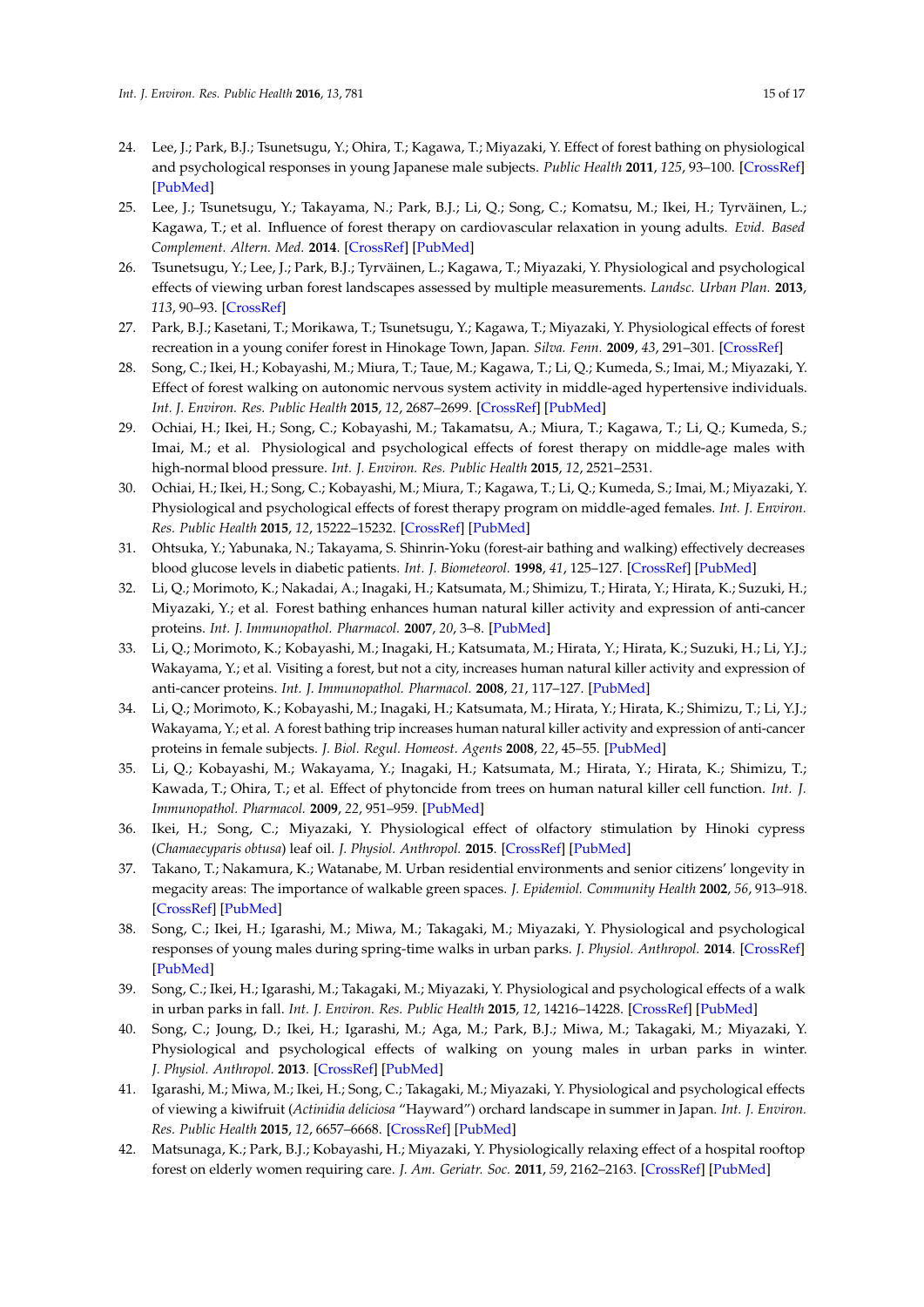- <span id="page-15-0"></span>43. Ikei, H.; Komatsu, M.; Song, C.; Himoro, E.; Miyazaki, Y. The physiological and psychological relaxing effects of viewing rose flowers in office workers. *J. Physiol. Anthropol.* **2014**. [\[CrossRef\]](http://dx.doi.org/10.1186/1880-6805-33-6) [\[PubMed\]](http://www.ncbi.nlm.nih.gov/pubmed/24607069)
- <span id="page-15-1"></span>44. Ikei, H.; Song, C.; Igarashi, M.; Namekawa, T.; Miyazaki, Y. Physiological and psychological relaxing effects of visual stimulation with foliage plants in high school students. *Adv. Hortic. Sci.* **2014**, *28*, 111–116.
- <span id="page-15-2"></span>45. Igarashi, M.; Aga, M.; Ikei, H.; Namekawa, T.; Miyazaki, T. Physiological and psychological effects on high school students of viewing real and artificial pansies. *Int. J. Environ. Res. Public Health* **2015**, *12*, 2521–2531. [\[CrossRef\]](http://dx.doi.org/10.3390/ijerph120302521) [\[PubMed\]](http://www.ncbi.nlm.nih.gov/pubmed/25723647)
- <span id="page-15-3"></span>46. Igarashi, M.; Yamamoto, T.; Lee, J.; Song, C.; Ikei, H.; Miyazaki, Y. Effects of stimulation by three-dimensional natural images on prefrontal cortex and autonomic nerve activity: A comparison with stimulation using two-dimensional images. *Cogn. Process.* **2014**, *15*, 551–556. [\[CrossRef\]](http://dx.doi.org/10.1007/s10339-014-0627-z) [\[PubMed\]](http://www.ncbi.nlm.nih.gov/pubmed/25074565)
- <span id="page-15-4"></span>47. Igarashi, M.; Song, C.; Ikei, H.; Miyazaki, Y. Effect of stimulation by foliage plant display images on prefrontal cortex activity: A comparison with stimulation using actual foliage plants. *J. Neuroimaging* **2015**, *25*, 127–130. [\[CrossRef\]](http://dx.doi.org/10.1111/jon.12078) [\[PubMed\]](http://www.ncbi.nlm.nih.gov/pubmed/24575816)
- <span id="page-15-5"></span>48. Igarashi, M.; Ikei, H.; Song, C.; Miyazaki, Y. Effects of olfactory stimulation with rose and orange oil on prefrontal cortex activity. *Complement. Ther. Med.* **2014**, *22*, 1027–1031. [\[CrossRef\]](http://dx.doi.org/10.1016/j.ctim.2014.09.003) [\[PubMed\]](http://www.ncbi.nlm.nih.gov/pubmed/25453523)
- <span id="page-15-6"></span>49. Igarashi, M.; Song, C.; Ikei, H.; Ohira, T.; Miyazaki, Y. Effect of olfactory stimulation by fresh rose flowers on autonomic nervous activity. *J. Altern. Complement. Med.* **2014**, *20*, 727–731. [\[CrossRef\]](http://dx.doi.org/10.1089/acm.2014.0029) [\[PubMed\]](http://www.ncbi.nlm.nih.gov/pubmed/25055057)
- <span id="page-15-7"></span>50. Igarashi, M.; Song, C.; Ikei, H.; Miyazaki, Y. Effects of olfactory stimulation with perilla essential oil on prefrontal cortex activity. *J. Altern. Complement. Med.* **2014**, *20*, 545–549. [\[CrossRef\]](http://dx.doi.org/10.1089/acm.2014.0100) [\[PubMed\]](http://www.ncbi.nlm.nih.gov/pubmed/24949882)
- <span id="page-15-8"></span>51. Tsunetsugu, Y.; Miyazaki, Y.; Sato, H. Physiological effects in humans induced by the visual stimulation of room interiors with different wood quantities. *J. Wood Sci.* **2007**, *53*, 11–16. [\[CrossRef\]](http://dx.doi.org/10.1007/s10086-006-0812-5)
- 52. Tsunetsugu, Y.; Miyazaki, Y.; Sato, H. Visual effects of interior design in actual-size living rooms on physiological responses. *Build. Environ.* **2005**, *40*, 1341–1346. [\[CrossRef\]](http://dx.doi.org/10.1016/j.buildenv.2004.11.026)
- <span id="page-15-9"></span>53. Tsunetsugu, Y.; Miyazaki, Y.; Sato, H. The visual effects of wooden interiors in actual-size living rooms on the autonomic nervous activities. *J. Physiol. Anthropol. Appl. Hum. Sci.* **2001**, *21*, 297–300. [\[CrossRef\]](http://dx.doi.org/10.2114/jpa.21.297)
- <span id="page-15-10"></span>54. Sakuragawa, S.; Miyazaki, Y.; Kaneko, T.; Makita, T. Influence of wood wall panels on physiological and psychological responses. *J. Wood Sci.* **2005**, *51*, 136–140. [\[CrossRef\]](http://dx.doi.org/10.1007/s10086-004-0643-1)
- <span id="page-15-11"></span>55. Tsunetsugu, Y.; Park, B.J.; Miyazaki, Y. Physiological effects of visual, olfactory, auditory, and tactile factors in the forest environment. In *Forest Medicine*; Li, Q., Ed.; Nova Science Publishers Inc.: New York, NY, USA, 2012; pp. 169–181.
- <span id="page-15-12"></span>56. Matsubara, E.; Kawai, S. VOCs emitted from Japanese cedar (*Cryptomeria japonica*) interior walls induce physiological relaxation. *Build. Environ.* **2014**, *72*, 125–130. [\[CrossRef\]](http://dx.doi.org/10.1016/j.buildenv.2013.10.023)
- <span id="page-15-13"></span>57. Matsubara, E.; Fukagawa, M.; Okamoto, T.; Ohnuki, K.; Shimizu, K.; Kondo, R. The essential oil of *Abies sibirica* (Pinaceae) reduces arousal levels after visual display terminal work. *Flavour Frag J.* **2011**, *26*, 204–210. [\[CrossRef\]](http://dx.doi.org/10.1002/ffj.2056)
- <span id="page-15-14"></span>58. Hiruma, T.; Yabe, H.; Sato, Y.; Sutoh, T.; Kaneko, S. Differential effects of the hiba odor on CNV and MMN. *Biol. Psychol.* **2002**, *61*, 321–331. [\[CrossRef\]](http://dx.doi.org/10.1016/S0301-0511(02)00091-1)
- <span id="page-15-15"></span>59. Joung, D.; Song, C.; Ikei, H.; Okuda, T.; Igarashi, M.; Koizumi, H.; Park, B.J.; Yamaguchi, T.; Takagaki, M.; Miyazaki, Y. Physiological and psychological effects of olfactory stimulation with D-limonene. *Adv. Hort. Sci.* **2014**, *28*, 90–94.
- <span id="page-15-16"></span>60. Ikei, H.; Lee, J.; Song, C.; Miyazaki, Y. Comparison of the effects of olfactory stimulation by air-dried and high temperature-dried wood chips of hinoki cypress (*Chamaecyparis obtusa*) on prefrontal cortex activity. *J. Wood Sci.* **2015**, *61*, 537–540. [\[CrossRef\]](http://dx.doi.org/10.1007/s10086-015-1495-6)
- <span id="page-15-17"></span>61. Morikawa, T.; Miyazaki, Y.; Kobayashi, S. Time-series variations of blood pressure due to contact with wood. *J. Wood Sci.* **1998**, *44*, 495–497. [\[CrossRef\]](http://dx.doi.org/10.1007/BF00833417)
- <span id="page-15-18"></span>62. Sakuragawa, S.; Kaneko, T.; Miyazaki, Y. Effects of contact with wood on blood pressure and subjective evaluation. *J. Wood Sci.* **2008**, *54*, 107–113. [\[CrossRef\]](http://dx.doi.org/10.1007/s10086-007-0915-7)
- <span id="page-15-19"></span>63. Wilder, J. The "law of initial values," a neglected biological law and its significance for research and practice. Translated from Zeitschrift fur die gesamte Neurologie und Psychiatric, 137, 317–338. In *Psychophysiology*; Porges, S.W., Coles, M.G.H., Eds.; Dowden, Hutchinson, & Ross, Inc.: Stroudsburg, PA, USA, 1931; pp. 38–46.
- <span id="page-15-20"></span>64. Wilder, J. *Stimulus and Response: The Law of Initial Value*; J. Wright Press: Bristol, UK, 1967.
- <span id="page-15-21"></span>65. Lacey, J.I. The evaluation of autonomic responses: Toward a general solution. *Ann. N. Y. Acad. Sci.* **1956**, *67*, 125–163. [\[CrossRef\]](http://dx.doi.org/10.1111/j.1749-6632.1956.tb46040.x) [\[PubMed\]](http://www.ncbi.nlm.nih.gov/pubmed/13373240)